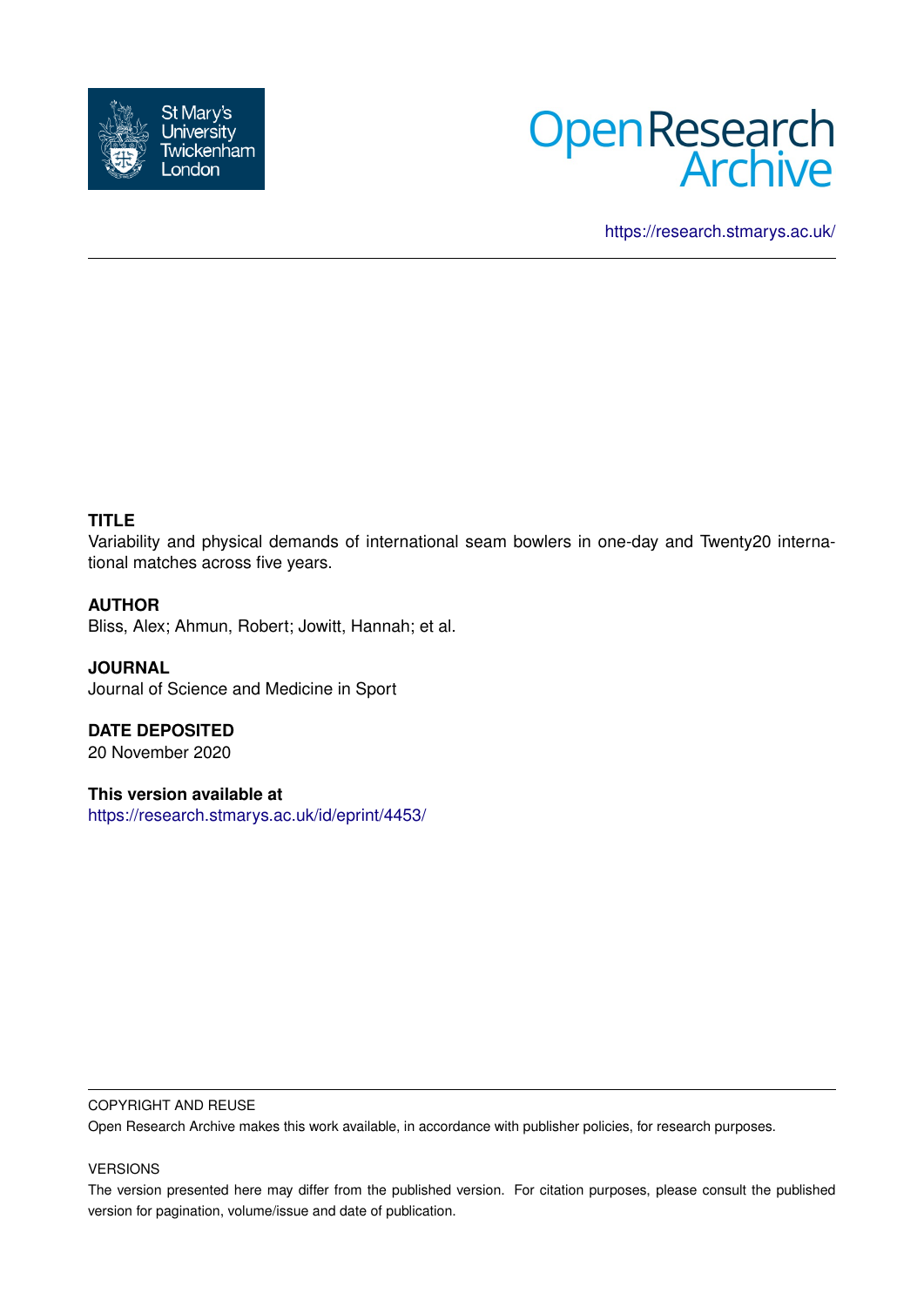



<https://research.stmarys.ac.uk/>

## **TITLE**

Variability and physical demands of international seam bowlers in one-day and Twenty20 international matches across five years.

### **AUTHOR**

Bliss, Alex; Ahmun, Robert; Jowitt, Hannah; et al.

**JOURNAL** Journal of Science and Medicine in Sport

**DATE DEPOSITED** UNSPECIFIED

**This version available at** <http://research.stmarys.ac.uk/id/eprint/4453/>

#### COPYRIGHT AND REUSE

Open Research Archive makes this work available, in accordance with publisher policies, for research purposes.

#### VERSIONS

The version presented here may differ from the published version. For citation purposes, please consult the published version for pagination, volume/issue and date of publication.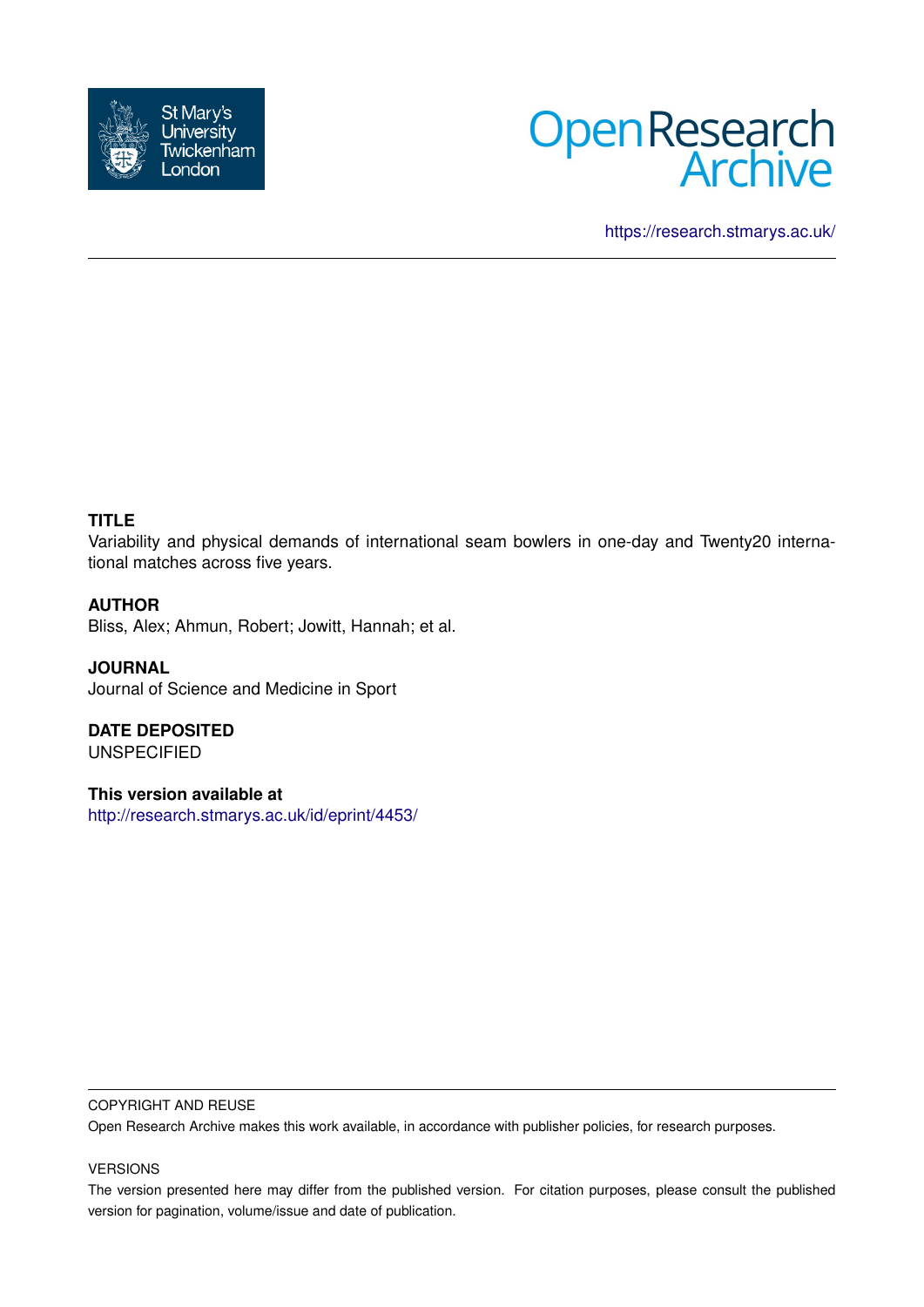Manuscript

Abstract:

 Objectives: To quantify and compare the match demands and variability of international One- Day (ODI) with Twenty20 (T20) cricket matches and to compare ODI match demands when competing home and away.

Design: Single cohort, longitudinal observation.

 Methods: Thirteen international male seam bowlers across 204 matches (ODI= 160; T20= 44) were investigated over five-years (2015-2019). Using global positioning sensors and accelerometers, physical demands were quantified using distance covered at different velocities and the number of entries into high and low intensity acceleration and deceleration bands. Variability was quantified using coefficient of variation (CV) and smallest worthwhile change.

 Results: Significantly greater (p< 0.05) match demands were found for all physical variables relative to minutes played for T20 against ODI matches, except for distance covered 20-25 15 km⋅h<sup>-1</sup> which was greater for ODI. Distance covered between 0-7 km⋅h<sup>-1</sup> showed no 16 significance difference (p= 0.60). The number of moderate decelerations (2-4 m⋅s<sup>2</sup>) were greater (p= 0.04) away compared to home in ODI. All other variables showed no significance. 18 Relative to minutes played, decelerations <-4 m⋅s<sup>2</sup> (within-player ODI CV= 75.5%. T20= 19 72.0%) accelerations >4 m⋅s<sup>2</sup> (within-player ODI CV= 79.2%. T20 CV= 77.2%. Between-player 20 ODI CV= 84.7%. T20= 38.8%) and distance covered >25 km⋅h<sup>-1</sup> (within-player ODI CV= 65.5%. T20= 64.1%) showed the greatest variability.

 Conclusions: Players are exposed to different physical demands in ODI Vs T20 matches, but 23 not for home Vs away ODI matches. Practitioners should be aware of the large variability in high-speed/intensity accelerations and decelerations across matches.

Keywords: One-Day International, T20, elite, longitudinal, seam bowling,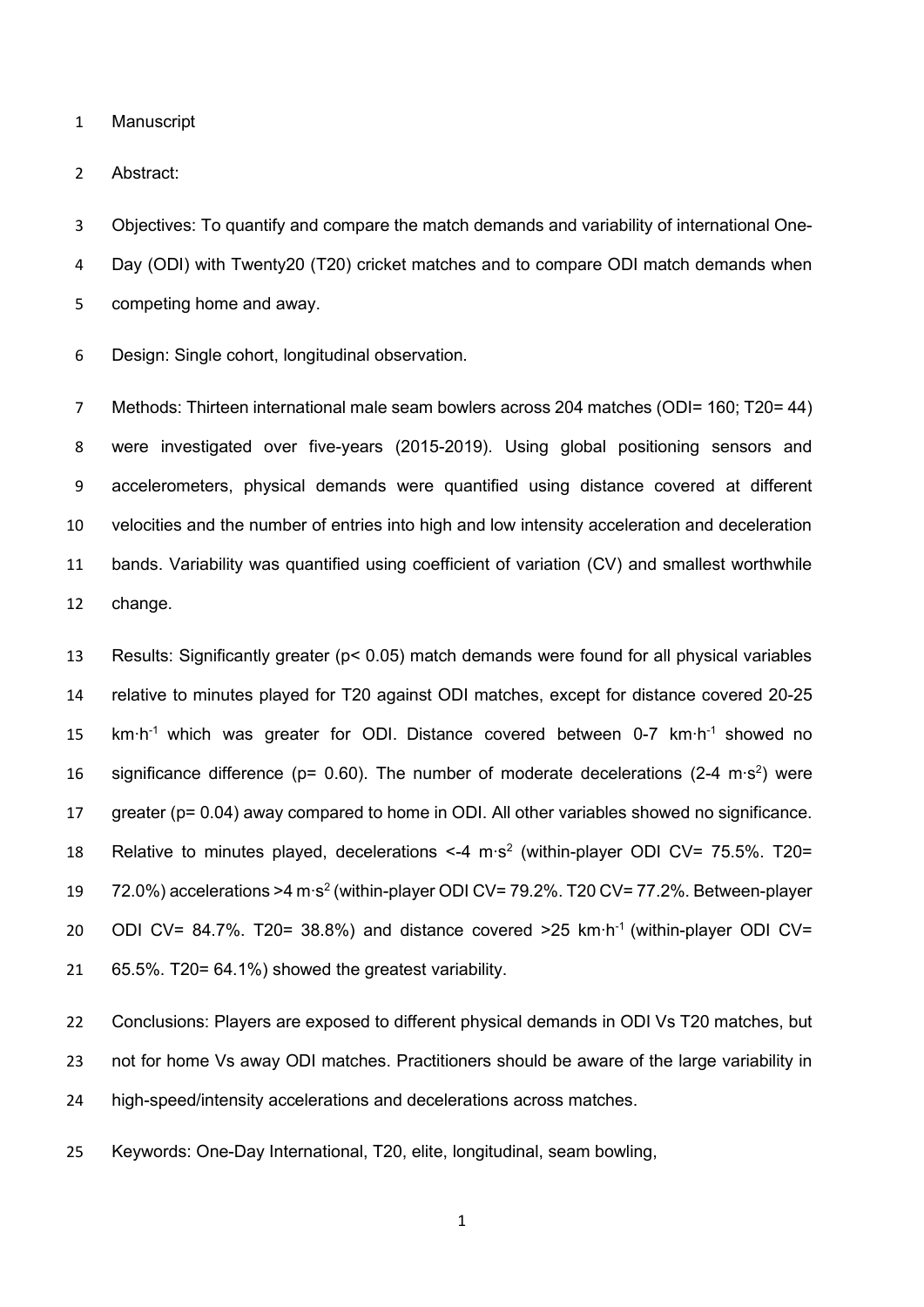Introduction:

 International one-day cricket matches are played in either fifty-over (one-day international (ODI)) or twenty-over (T20) format. The physical demands of cricket, like most team sports, are dependent on playing position, with seam bowlers in cricket experiencing the greatest 30 physical demands when compared to other positions such as batters and wicket keepers.<sup>1,2</sup> With the addition of T20 matches, the number of competitive days of international single day cricket has increased.<sup>3</sup> Given seam bowlers present the highest injury risk and greatest 33 workload of all playing positions,<sup>4,5</sup> it is essential that the time motion demands of international cricket are well understood.

 To quantify external physical demands, cricket match play has been monitored using global 37 positioning system (GPS) technology and inertial sensors.<sup>6</sup> Previous research has indicated that when compared to other positions, seam bowlers perform the most high-intensity actions when the team is fielding across all cricket formats (multi-day, ODI and T20) in both youth and 40 senior cricket.  $27,8$  However, these analyses were conducted on a limited number of games and players. Presently, there are no published time motion data on seam bowlers in competitive international matches in ODI or T20 matches. Aside from any physical differences in ODI and T20 international match play, elite international cricket is played in countries on 44 multiple continents and the effect of playing home vs away is unknown. In other team sports such as soccer, greater high-speed running distance and total distance when playing at home 46 have been reported, 9 while maximal accelerations have been shown to be greater when playing away.<sup>10</sup> Furthermore, in rugby sevens, weather conditions have been shown to have an impact on physical performance, with poor weather (rain) possibly limiting high speed 49 running and maximal speeds achieved in matches.<sup>11</sup> Given the global nature of international cricket, it is reasonable to suggest that contextual factors such as weather, ground size or home advantage may influence the physical demands of seam-bowling in ODI and T20 match play, though this hypothesis remains untested.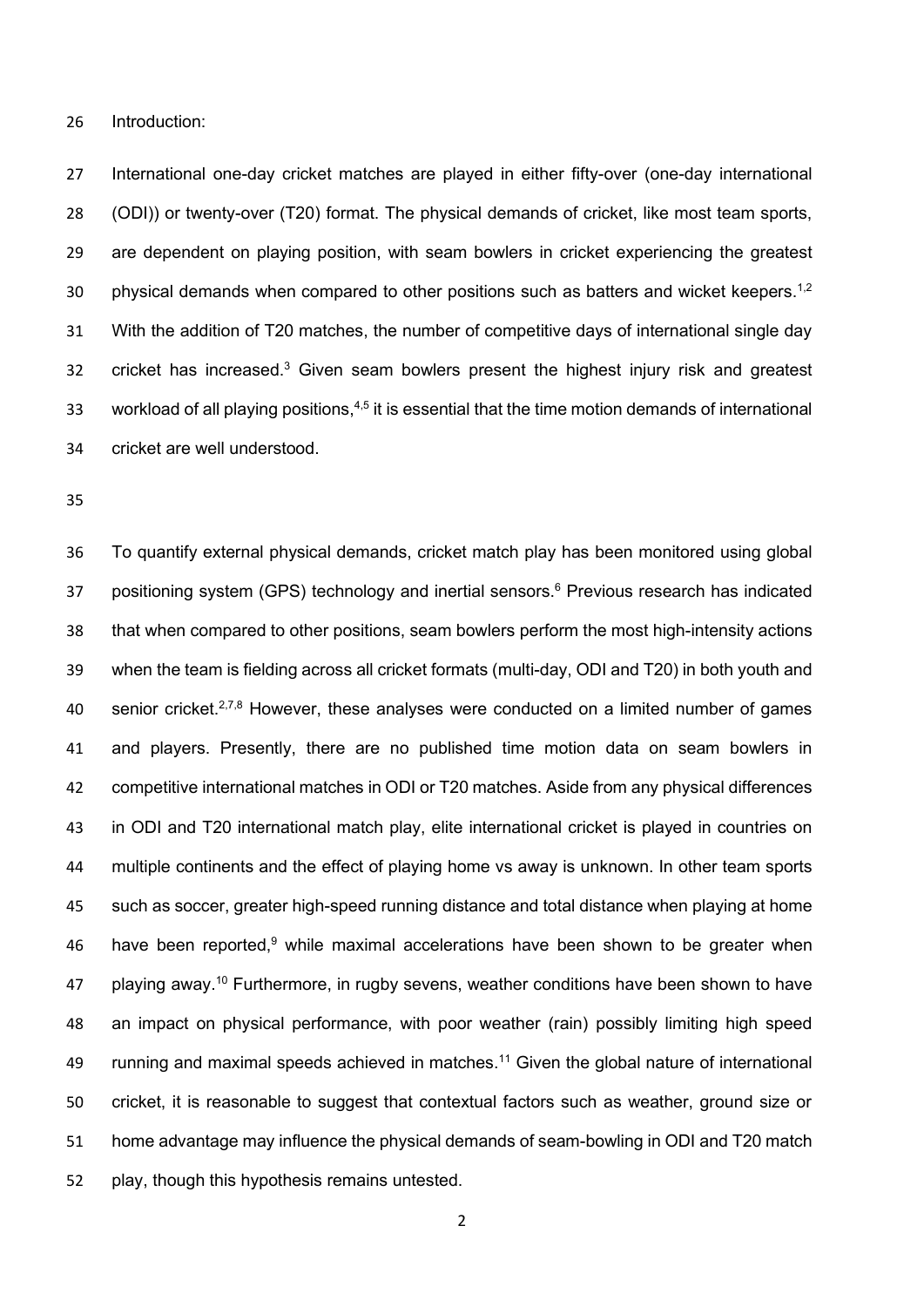Considerable variability in the physical demands of match play, both within and between players has been demonstrated over the course of a season in team sports such as rugby 56 union.<sup>12</sup> Conversely, other than high speed actions, the demands of Australian football are 57 relatively stable from match-to-match.<sup>13</sup> Establishing variability in physical demands is 58 necessary to inform training prescription<sup>1</sup> of seam bowlers and provide information pertaining to changes that occur between matches for individual athletes.<sup>14,15</sup> To date, only two studies have reported the variability in the physical demands of cricket match play in seam bowlers. 61 These were a single athlete case-study over a season<sup>16</sup> and a study of eight seam bowlers 62 across only 17 matches in T20 county cricket (United Kingdom) over two seasons.<sup>17</sup> Whilst these studies offer some indications of the variability associated with cricket seam bowling, international ODI and T20 matches remain unknown. The studies also did not report acceleration and deceleration data, which might provide additional useful information on match variability.

 The present study had three aims: 1) Investigate the physical demands of elite international match play for seam bowlers during fielding in ODI and T20 matches, 2) investigate the effects of match location (home vs away) on physical demand in ODI matches, 3) investigate the within- and between-player variability of physical demands across ODI and T20 matches. The hypotheses were that ODI matches would present a greater physical demand than T20 matches in absolute terms, but relative to minutes played, T20 would be more physically demanding. Second, ODI away matches would present greater physical demand than home matches. Finally, variability would be greater for ODI matches when compared to T20.

Methods: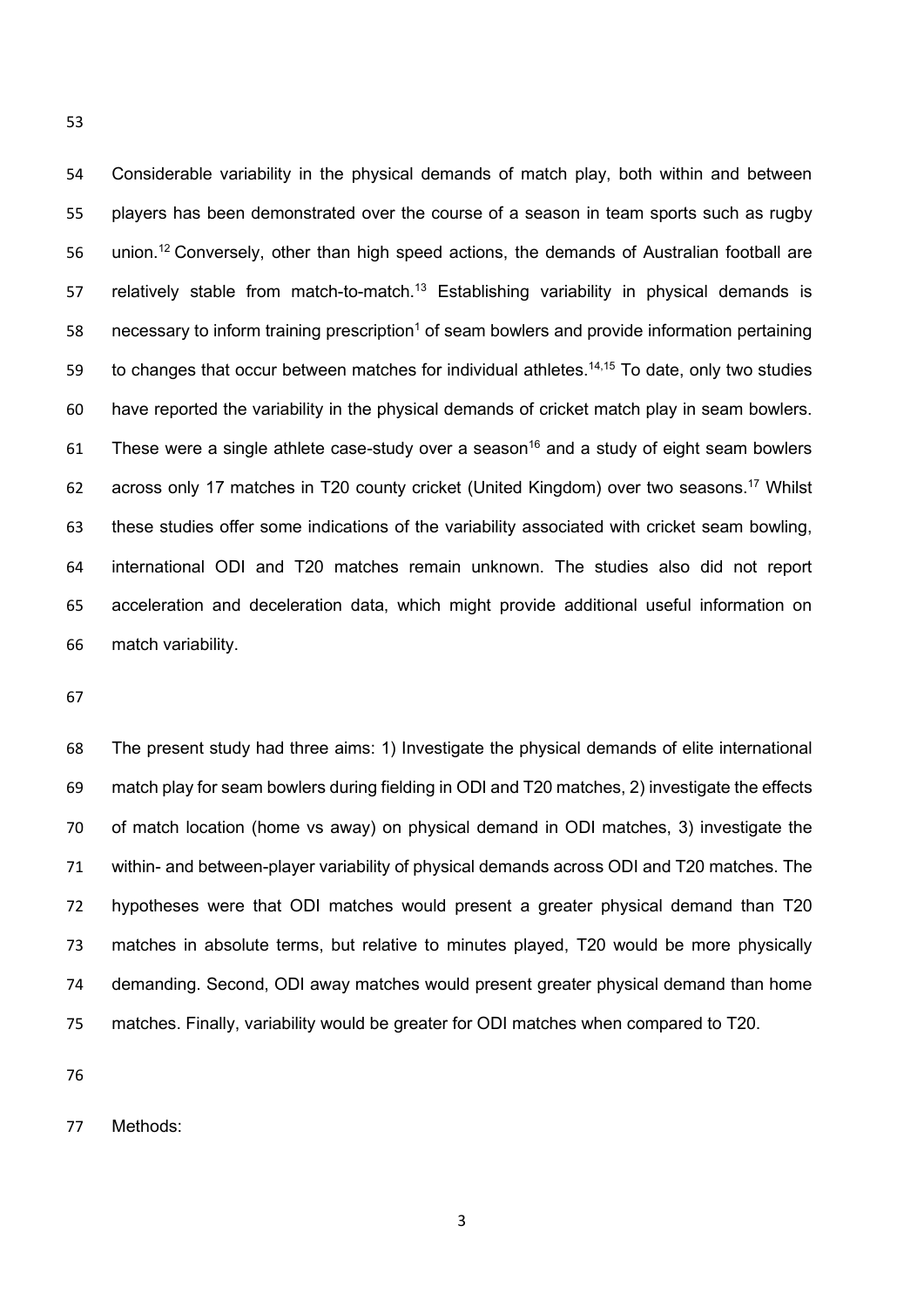78 Thirteen international male seam bowlers (age  $28 \pm 4.2$  y, stature 1.87  $\pm$  0.07 m, body mass 85.8 ± 6.6 kg) from 204 internationally sanctioned matches (ODI= 160 T20= 44) were involved in this five-year (2015-2019) retrospective analysis. Using the same data set, the difference in physical performance in ODI matches when competing at home (n= 87) compared to away (n= 73) was investigated. Home vs away analysis was not carried out for T20 owing to the smaller sample size and imbalanced number of home (n= 8) and away (n= 36) matches. Away ODI matches were played in: Abu Dhabi, Australia, Bangladesh, India, New Zealand, Scotland, South Africa, Sri Lanka, and the West Indies. Retrospective ethical approval for the study was granted through the University's Ethics Committee (reference: SMEC\_2019- 87 20 028) and was conducted in accordance with the Declaration of Helsinki.

 During international fixtures, players wore a tight-fitting vest carrying a GPS device (2015- 2018 Catapult OptimEye S5 unit; 2018-2019 Catapult Optimeye G5, both Catapult Innovations, Melbourne, Australia) positioned on the upper back, between the shoulder blades, sampling at 10 Hz. The units additionally housed triaxial accelerometers (range of 3D 92 ± 16 g), gyroscopes (range of 3D 2000°⋅sec<sup>-1</sup>), and magnetometers, all sampling at 100Hz. 93 Both the  $S5^{18}$  and  $G5^{19}$  units have been shown to be reliable and valid and share the same 94 componentry.<sup>20</sup> Units were activated at least 15 minutes prior to match start and data collected from the units were exported from Catapult's OpenField Cloud database for analysis. Only the period of fielding (including bowling) was analysed in this study. Non-fielding and bowling activities (e.g. warm up, batting) were removed from the analysis. All physical performance measures were represented as absolute and relative (per minute) values. For home compared to away analyses, data collected from all players were used. However, for the assessment of physical performance variability for ODI and T20 matches, players' inclusion required them to 101 have completed a minimum of three matches in the respective match format.<sup>12</sup> This resulted in the variability analysis of ODI matches being reduced to 157 and T20 reduced to 38 matches, respectively.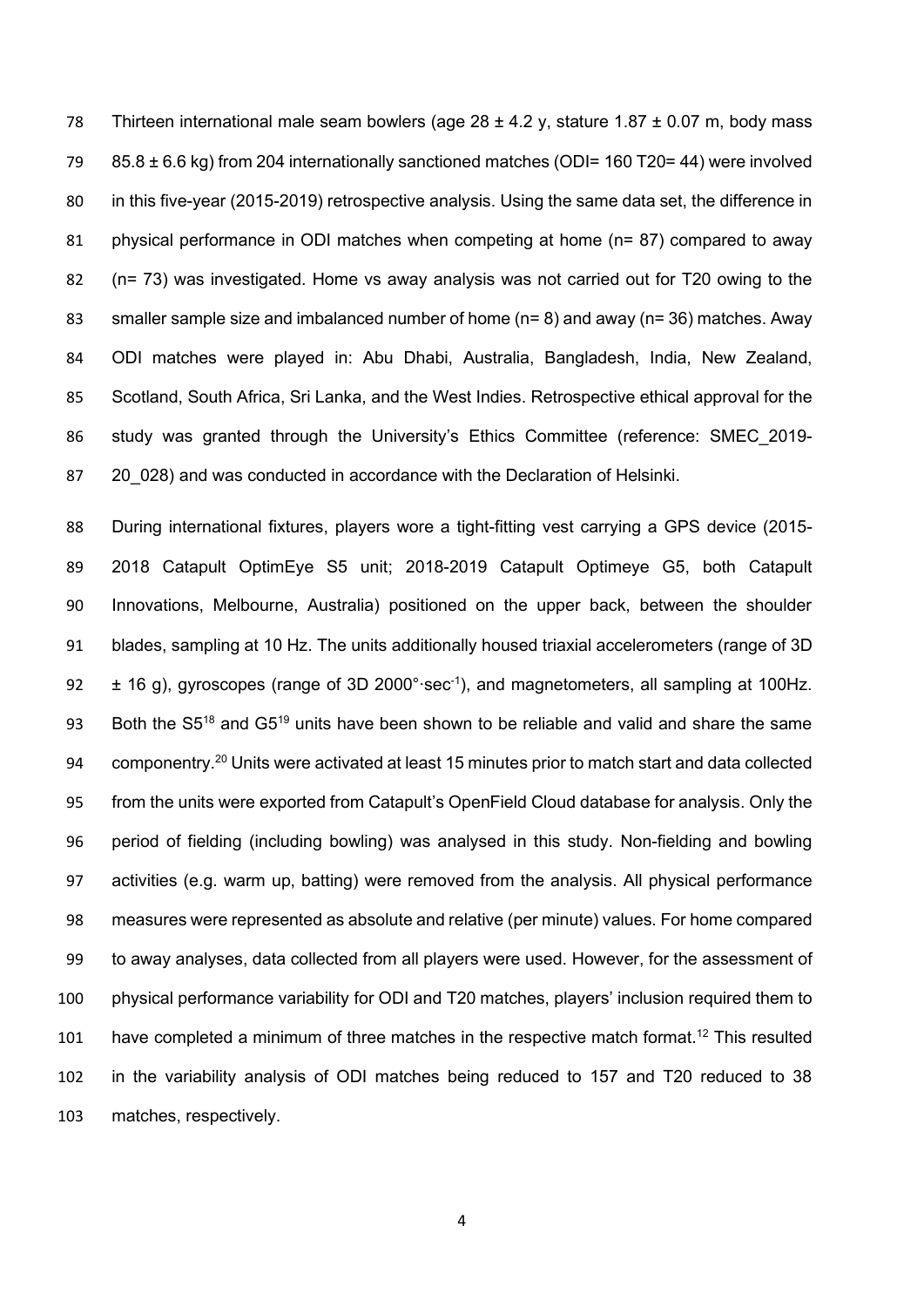Physical demands were quantified using distance covered in pre-selected and recommended 105 velocity bands (0-7 km⋅h<sup>-1</sup>; 7-15 km⋅h<sup>-1</sup>; 15-20 km⋅h<sup>-1</sup>; 20-25 km⋅h<sup>-1</sup>; >25 km⋅h<sup>-1</sup>)<sup>21</sup> as per manufacturer guidelines. These velocity bands are utilised in the investigated team's day-to-107 day operations and are in accordance with previous research in cricket.<sup>2</sup> The number of entries 108 into pre-selected acceleration (2-4 m⋅s<sup>2</sup>; >4 m⋅s<sup>2</sup>), and deceleration (-2-4 m⋅s<sup>2</sup>; <-4 m⋅s<sup>2</sup>) 109 bandwidths were also used in accordance with previous research.<sup>22</sup> Other variables analysed were maximal velocity, total distance covered and total duration of fielding, the latter being used to calculate the aforementioned relative measures. Information on overs bowled, were obtained from a specialist cricket database [\(www.espncricinfo.com\)](http://www.espncricinfo.com/). Latitude, longitude, and altitude of the match location were obtained from Google Maps (Google LLC, California, USA). Location data were used to obtain the corresponding number of satellites and horizontal dilution of precision (HDOP) statistics from a global position system website [\(www.gnssplanning.com](http://www.gnssplanning.com/) Trimble Terrasat GmhH, Germany, Trimble Inc. v. 1.4.6.0)<sup>23</sup> and are reported in line with recommendations on reporting standards for research utilising GPS 118 technology.<sup>20</sup>

 Data are reported as mean ± SD, with an alpha level <0.05 set *a priori*. Maximal values are added for additional context. All completed matches were analysed but minimum values are not reported as the bottom of the ranges may have been affected due to weather stoppages or reduced over matches. Match data statistical analysis were performed in SPSS (IBM SPSS Statistics, v.24, IBM Corp.). All dependent variables were screened for normality using the Kolmogorov-Smirnov test, as well as visual inspection of histograms and Q-Q plots. Non- normal data were transformed using the decadic logarithm. Mixed linear modelling (MLM) was conducted with T20 and ODI as fixed factors, and individual players as random factors. A further MLM was constructed with home and away matches modelled as fixed factors, and players as random factors for ODI matches. Where significance was observed between fixed factors, Bonferroni *post-hoc* tests were used for pairwise comparisons.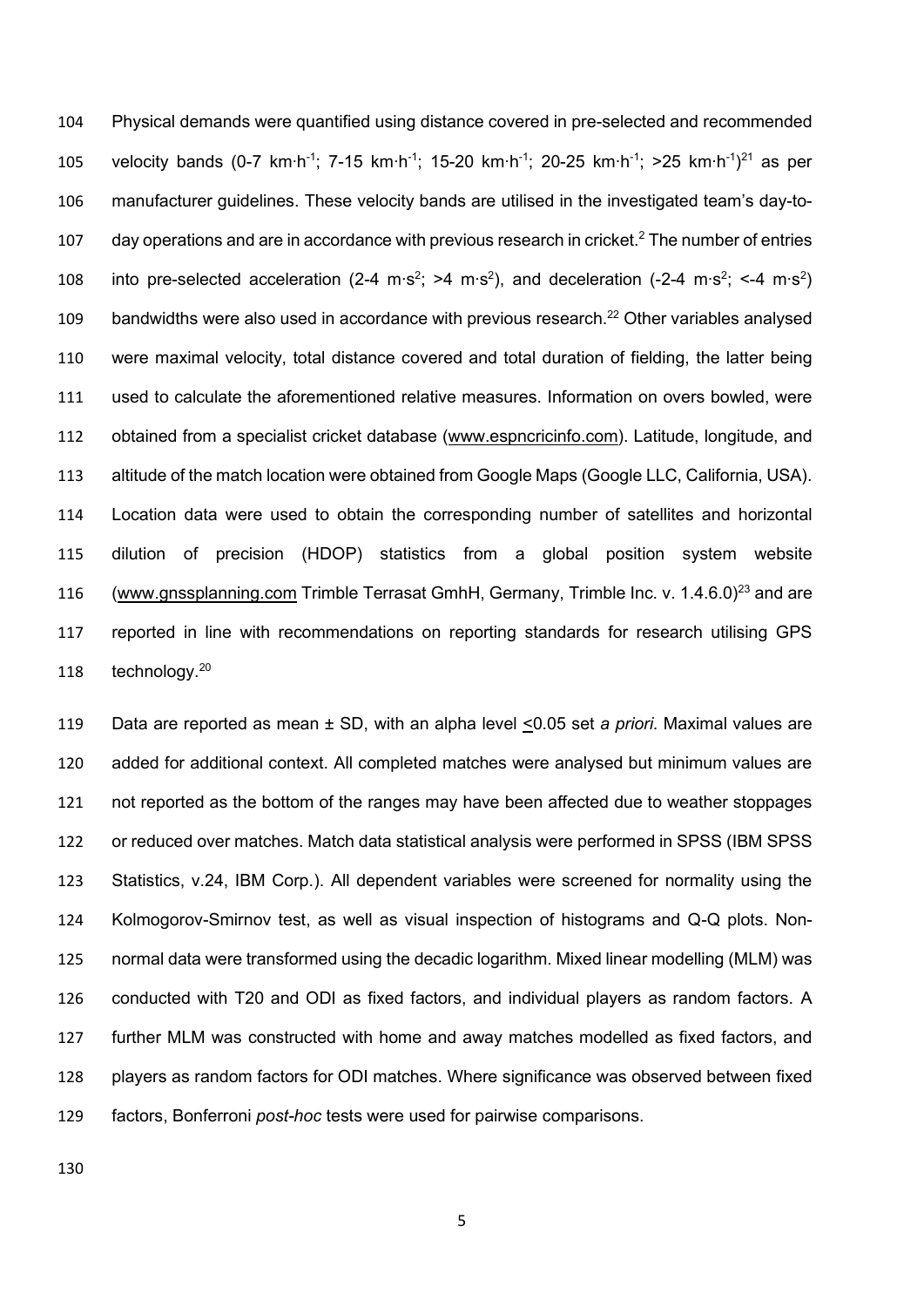Variability was expressed using within- and between-participant coefficient of variation (CV%) with 90% confidence intervals (CI). The smallest worthwhile change (SWC) was calculated 133 from between-participant standard deviations  $(0.2*SD)$  for each dependent variable.<sup>14</sup> Cohen's *d* effect sizes were used with ODI and T20 matches, and between home and away ODI matches and were classified as 0.0-0.19= trivial; 0.20-0.49= small; 0.5-0.79= moderate. >0.8= large with a 90% CI as it allows for clear outcomes to be identified if effects are unlikely 137 to be substantial. $^{24}$ 

Results:

 Satellite data for ODI vs T20 were as follows: ODI: mean satellites available= 16 ± 1. HDOP= 0.69 ± 0.05 %. T20: mean satellites available= 15 ± 1 HDOP= 0.74 ± 0.05 %. ODI Home: 141 mean satellites available=  $17 \pm 1$ . HDOP=  $0.68 \pm 0.03$ %. ODI Away: mean satellites available= 16 ± 1. HDOP= 0.69 ± 0.06%. Descriptive data and variability statistics for ODI vs T20 matches are displayed in Table 1. Descriptive data for ODI home vs away are in Table 2. Bonferonni *post hoc* pairwise comparisons (absolute and relative ODI vs T20; absolute and relative home vs away) are displayed in Figure 1 alongside effect sizes and 90% confidence intervals. For 146 decelerations <-4 m⋅s<sup>2</sup>, one players' bowling action caused an artificial inflation of this metric and consequently was removed from the analysis of this dependent variable only.

Discussion:

 This study aimed to quantify the physical match demands and variability of ODI and T20 international cricket matches. The study also compared the physical ODI match demands when competing home and away. Contrary to our hypothesis, when T20 matches were 152 compared to ODI matches the absolute number of high intensity decelerations ( $\leq$ -4 m.s<sup>2</sup>) and 153 accelerations ( $>4$  m.s<sup>2</sup>) were not greater in ODI matches despite lasting over twice as long as T20. This contrasts with all other physical demand variables and may be explained, in part, by the higher variability (CV up to 84%) observed in this study for high intensity decelerations and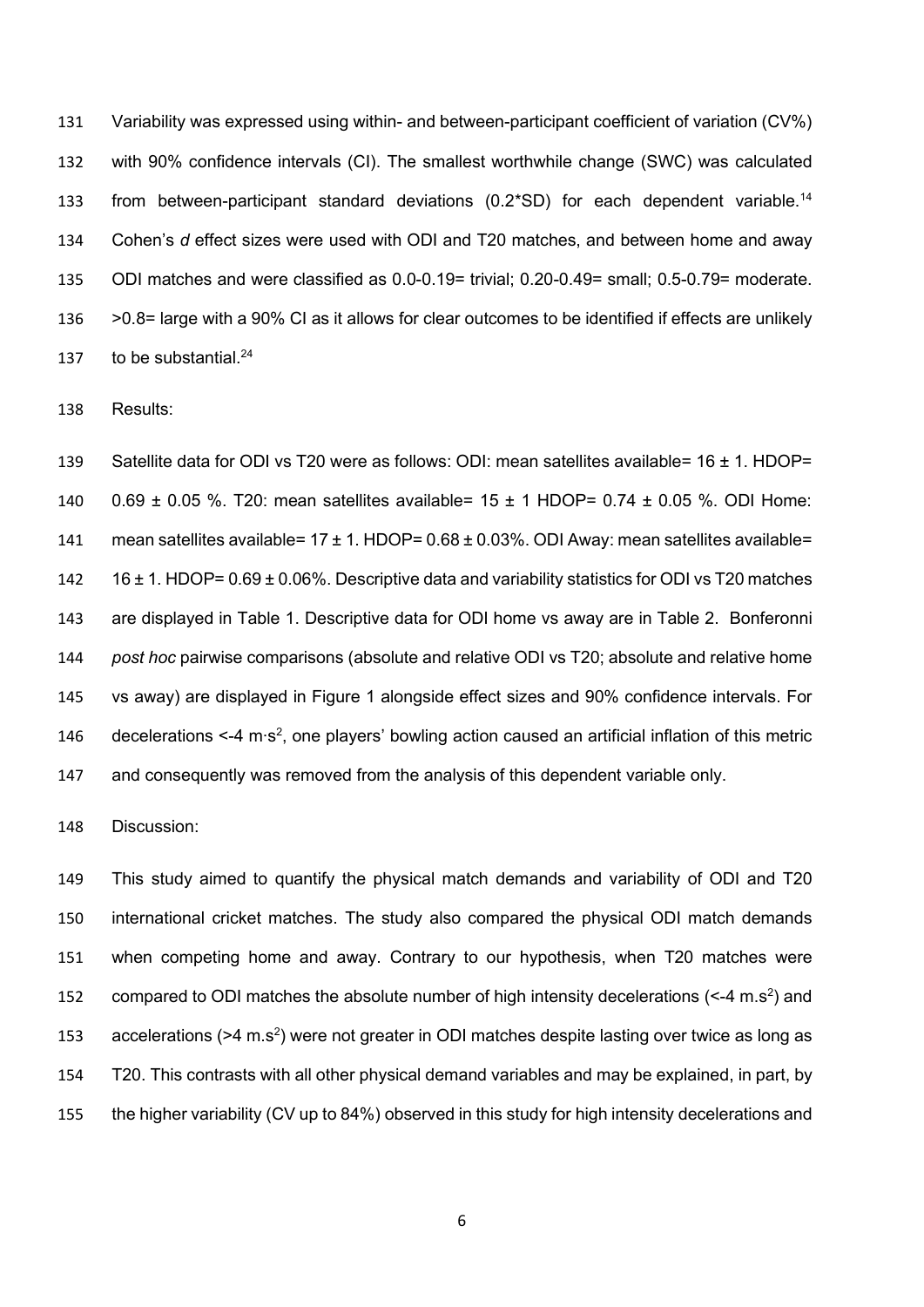accelerations across matches. Match durations were also shown to be greater away compared to home, which likely contributed to the larger distances covered.

158 In accordance with previous research, international T20 cricket demonstrated greater match demands relative to time played than ODI matches. Here, entries into all acceleration and 160 deceleration bands, metres per minute, and distances covered at 7-15, 15-20, and >25 km⋅h<sup>-</sup> 161 <sup>1</sup> were greater for T20 when compared to ODI, relative to time. The only variable demonstrated to be greater in ODI matches compared to T20 relative to time was distance covered in the 163 20-25 km⋅h<sup>-1</sup> speed band. It is likely that this is attributable to bowling run up speeds as (owing to the maximum allowable overs in each format) approximately three times more overs are bowled in ODI matches by seam bowlers.

 The data presented here also provides normative data for the physical demands of playing at home (England or Wales) or away in ODI matches. These analyses have not been performed in cricket, but recent work in football and rugby sevens has shown that differences do exist in physical demand when situational factors such as match location and weather are 170 considered.<sup>10,11</sup> The present study observed that only the number of decelerations -2-4 m⋅s<sup>2</sup> were greater away from home in ODI matches and that there were no differences in any other physical variables relative to match duration (Figure 1). Speculatively, this could be due to situational differences such as ground layout and size of outfields being larger away from 174 home in ODI matches (players covered more total distance and distance in the 0-7km⋅h<sup>-1</sup> zone in matches away from home), or individual player differences in bowling action (stopping aggressively after delivery stride for example). However, as this was the only variable affected relative to time played, it suggests that despite the potential of environmental and other situational factors, match location has little effect on the overall physical demand in ODI matches.

 To date, only one study has provided information with regards the variability of international 181 cricket match play, however, this was a single-athlete case study.<sup>16</sup> Petersen et al observed considerable variability in seam bowlers' physical demands during both ODI and T20 match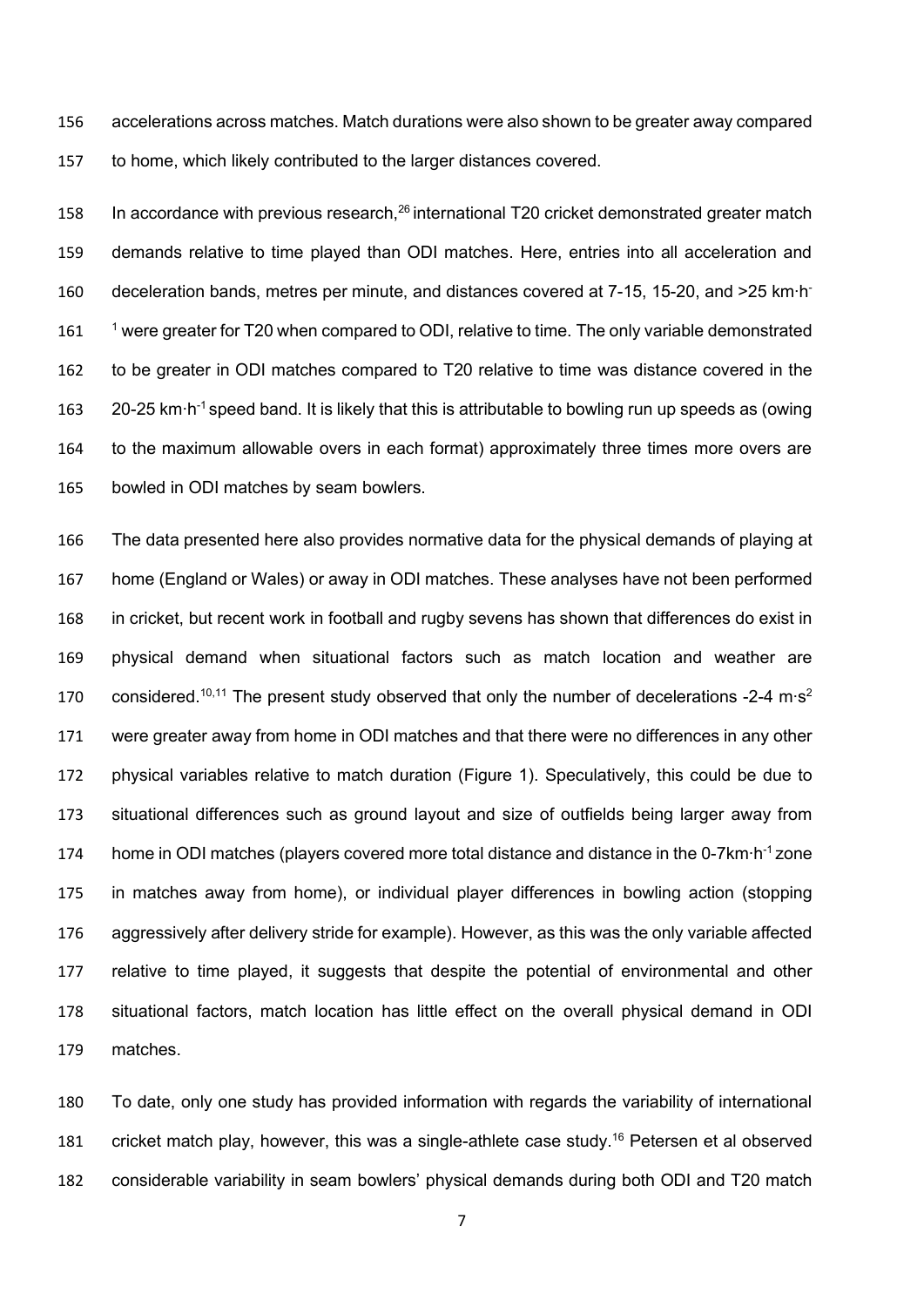play. In absolute and relative terms, the variability for accelerations and decelerations are high (24.9 – 84.7%), with the most intense accelerations and decelerations showing the largest variability. The trend for variability to increase as actions become faster or more intense has 186 been demonstrated in T20 county cricket.<sup>17</sup> We also found that as running speed increases, or accelerations become more intense, the variability increases. This is consistent with the 188 only other study that has investigated variability in match demands relative to time played.<sup>17</sup> The absolute between-player variability for total distance covered in T20 matches appears to be almost identical in international cricket (absolute CV% = 10.7) as demonstrated here, and 191 county cricket (CV%= 10.6).<sup>17</sup> However, as the maximum time allowed for T20 county matches is shorter than international cricket, it is most pertinent to look at variability relative to time played. Metres per minute is less variable in international cricket (CV%= 7.9) than county cricket (CV%= 11.2). T20 international cricket is also less variable than county cricket when considering peak speed (international CV%= 3.6. County CV%= 12.1), and high-intensity 196 running efforts (international 20-25 km⋅h<sup>-1</sup> CV%= 26.7. County >18 km⋅h<sup>-1</sup> CV% = 49.6). This may be as a result of less player-to player variability in average fitness levels across the squad as performance level increases. It has been demonstrated in football that as competition standard increases, high-speed running decreases despite similar physical capacities 200 amongst players.<sup>27</sup> However, as physiological fitness data in elite cricket are lacking in comparison to other team sports, comparing international cricket teams to national or county teams fitness qualities remains elusive. Given that the time motion demands of matches vary 203 between positions in cricket, $^{28}$  it is likely that the changing fielding positions during a match or between matches will contribute to the variability seen here. Finally, it is logical to suggest that the number of runs (particularly through boundaries and non-boundaries) will also contribute to match variability, though it is beyond the scope of our findings.

 Between-player ODI variability has not previously been studied. A single athlete (within-player) case-study demonstrated lower variability in physical demands for ODI cricket than has been 209 reported here.<sup>16</sup> When compared to the aforementioned case study,<sup>16</sup> the seam bowlers in the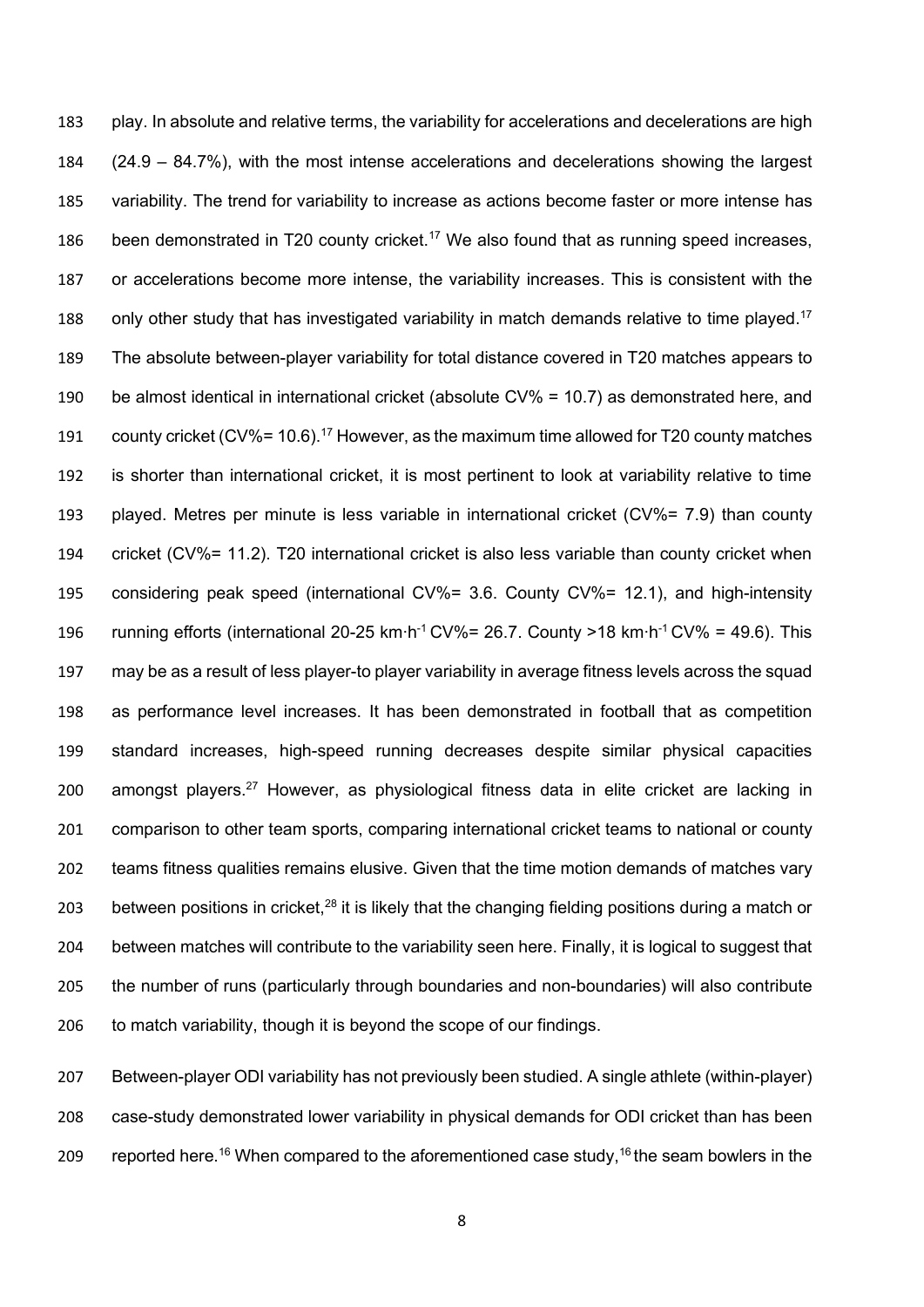present study demonstrated greater variability in distance covered walking, total distance 211 covered, and all speed bands > 15 km⋅h<sup>-1</sup>. Like T20 cricket, the data presented here also suggests that as running speed increases, so does within-player and between-player variability in ODIs. However, making comparisons against a single athlete case study is problematic and it is likely that data collected from a team will be inherently more variable than from one player.

216 Despite acceleration being an important measure for team sports, there is no consensus on 217 how to accurately quantify the metric<sup>29</sup> and investigations into decelerations particularly are limited in team-sports which may be in part due to inconsistencies in descriptors for the 219 thresholds used.<sup>21</sup> No other study has investigated the variability in accelerations and decelerations in cricket. The present study suggests across ODI and T20, accelerations and decelerations are highly variable, both within- and between-player, and that the more intense the acceleration, the more variable the measure. The variability here is likely a result of some players achieving multiple entries into these bandwidths per game, while others only achieve a few entries across the entire study. The inconsistencies in within- and between-player 225 accelerations (>4 m⋅s<sup>2</sup>) and decelerations (<-4 m⋅s<sup>2</sup>) observed in this study likely owe to a number of contextual and situational factors that are inherently variable such as: fielding position; quality of opposition; match importance; innings length; size of outfield; boundary rope proximity to stands; as well as individual factors such as bowling action and number of overs bowled. The variability observed may also be compounded by reporting accuracy of the GPS units. Although accuracy improves for multi-plane actions in the x- and y-axes as 231 accelerations increase in intensity, around a 5% error remains for accelerations ~5 m·s<sup>2</sup>.<sup>18</sup> Future studies may wish to consider investigating these situational and contextual factors as 133 they relate to physical demand. Additionally, it might be that utilising the 4 m⋅s<sup>2</sup> acceleration and deceleration bands might be too high for cricket performance. Previously, it has been demonstrated in Australian football that, because players often accelerate from a moving start, 236 4 m⋅s<sup>2</sup> was too high to capture maximal accelerative efforts.<sup>30</sup> In cricket, players will "walk in"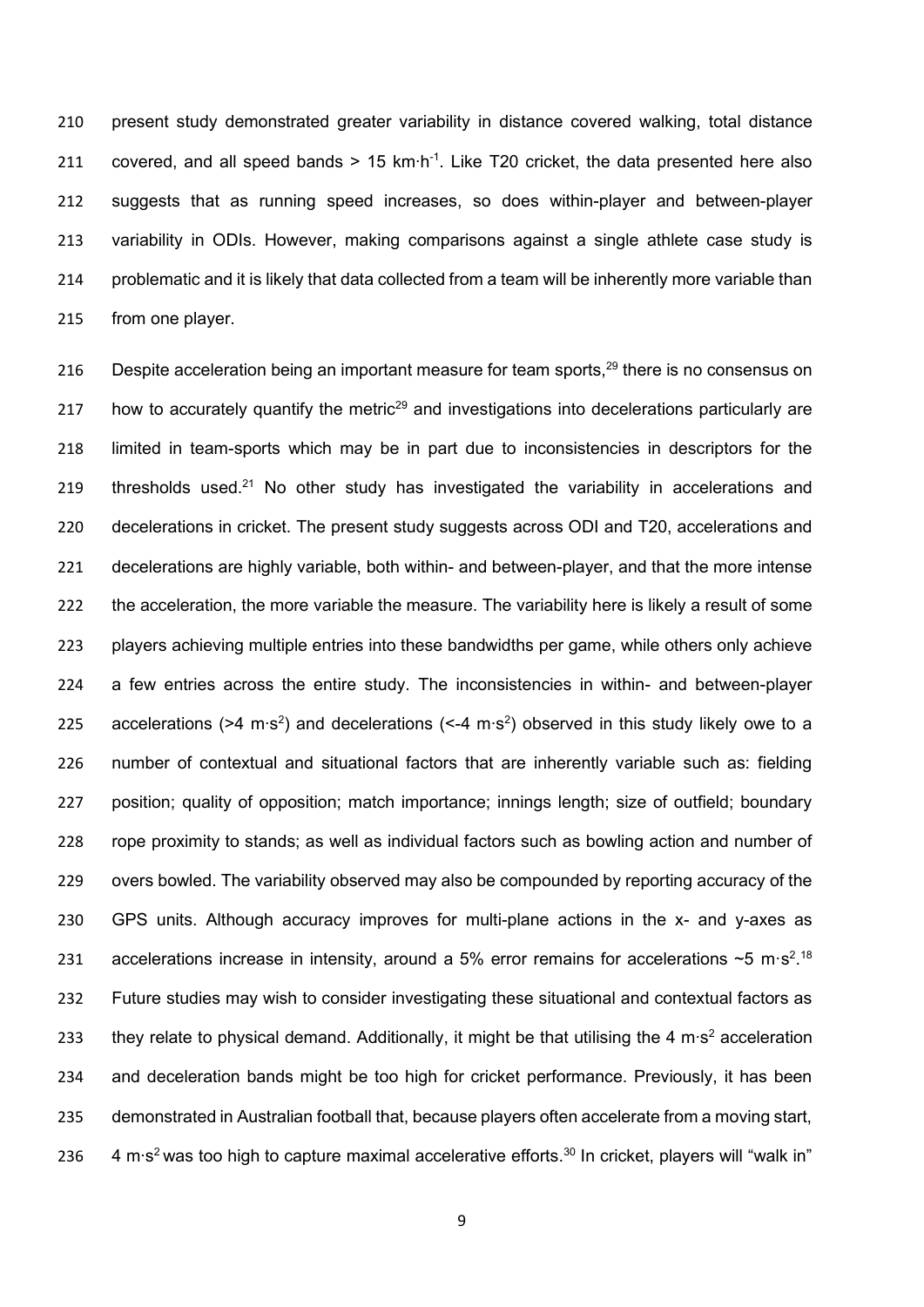during the bowler's run up when fielding, meaning that they too have a moving start and that their maximal accelerations might not be consistently captured. Future research should 239 consider whether the 4 m⋅s<sup>2</sup> acceleration and deceleration zones are utilised.

Conclusion:

 This study is the first to investigate the variability of physical demands in international cricket. It is also the first to investigate the role of playing home or away on physical demand. Our data show that T20 matches are more physically demanding than ODI matches relative to match minutes played, particularly for the number of accelerations and decelerations, metres covered per minute, and distances covered in most speed bands. We also show that there is limited evidence for playing home or away having an influence on physical demand in ODI 247 cricket. Decelerations -2-4 m⋅s<sup>2</sup> was the only variable that was greater away from home. High- speed or high-intensity accelerations and decelerations were shown to be particularly variable both within- and between-player. Total distance, metres per minute, and maximum velocity demonstrated the smallest variability. Future research should investigate the variability of physical demands for multi-day formats, tournament cricket, and other playing positions in the team.

Practical Implications: (3 to 5 bullet points):

 • The physical demands of ODI and T20 matches should not be considered interchangeable and as such, specific preparation of athletes performing in either format is required. However, conditioning requirements for players who play both formats will remain complex and challenging.

• The number of decelerations -2-4m∙s<sup>2</sup> performed are higher in away matches but all other variables show no difference. Practitioners can expect their players to have a higher decelerative demand during games where these factors are present. The lack of other differences in physical demand between playing at home and away in ODI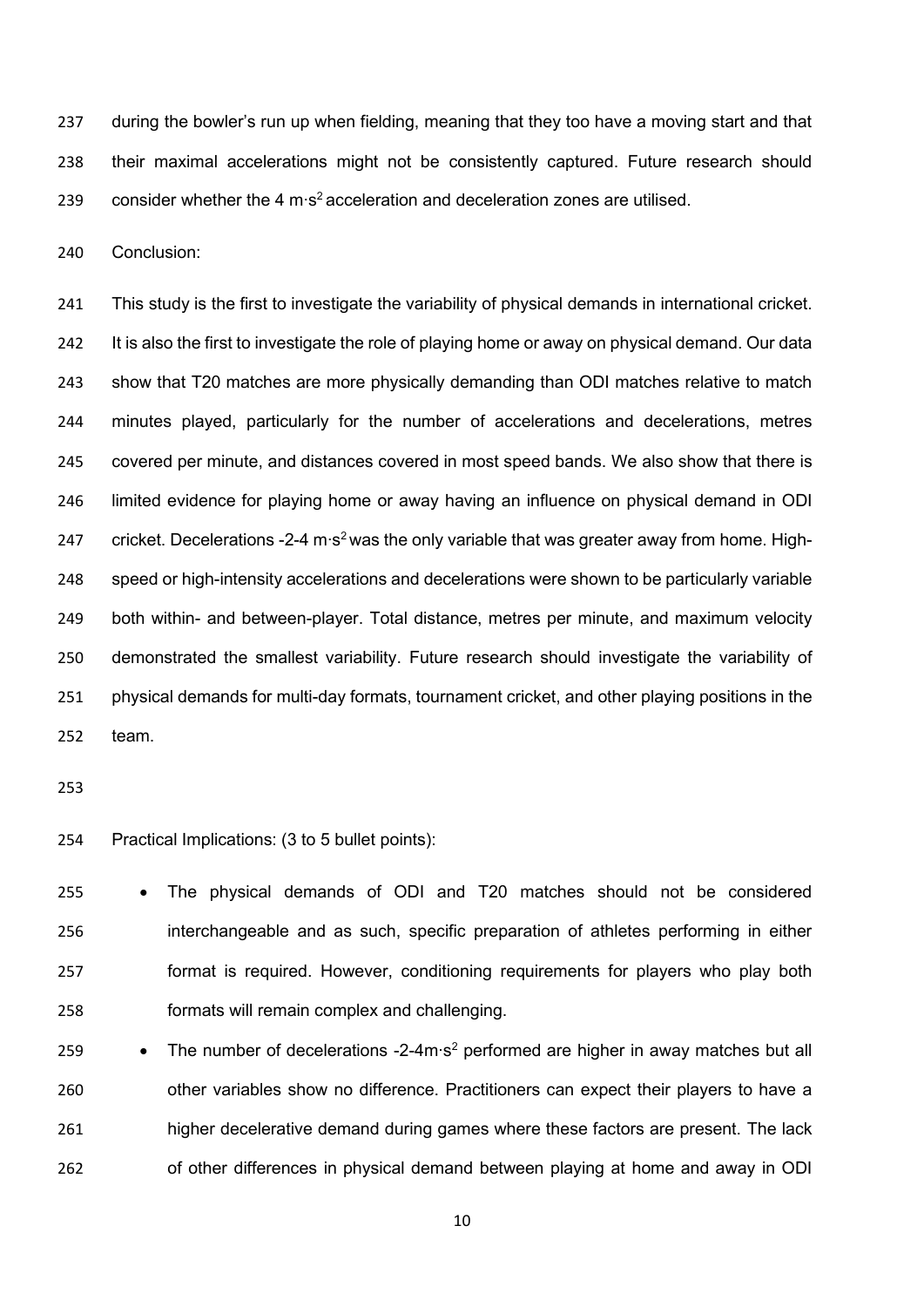cricket suggests that either there is limited rationale for specific physical preparation of players for home and away matches, However, it is important to acknowledge that the internal responses may differ between individuals despite the same demands, especially given the differing environmental factors.

 • Quantifying low intensity physical demands is achievable, but with the data showing high variability of acceleration and decelerations, it suggests that making judgements on training prescription or load monitoring from these metrics remains difficult. Practitioners must act to ensure that all efforts are made to reduce errors that may further compound the quality of data obtained.

Acknowledgements:

- No funding was obtained for this research.
- 
- 
- 

#### References:

| 279 | 1. Petersen C, Pyne D, Portus M et al. Quantifying positional movement patterns in |
|-----|------------------------------------------------------------------------------------|
| 280 | Twenty20 cricket. Int J Perf Analysis Sport 2009. 9(2): 165-170                    |
| 281 | 2. Cooke K, Outram T, Brandon R et al. The Difference in Neuromuscular Fatigue and |

 Workload During Competition and Training in Elite Cricketers. *Int J Sports Perf Phys*  2018. 14(4): 439-444

 3. McNamara D, Gabbett T, Naughton G. Assessment of workload and its effects on performance and injury in elite cricket fast bowlers. *Sports Med* 2017*.* 47: 503-515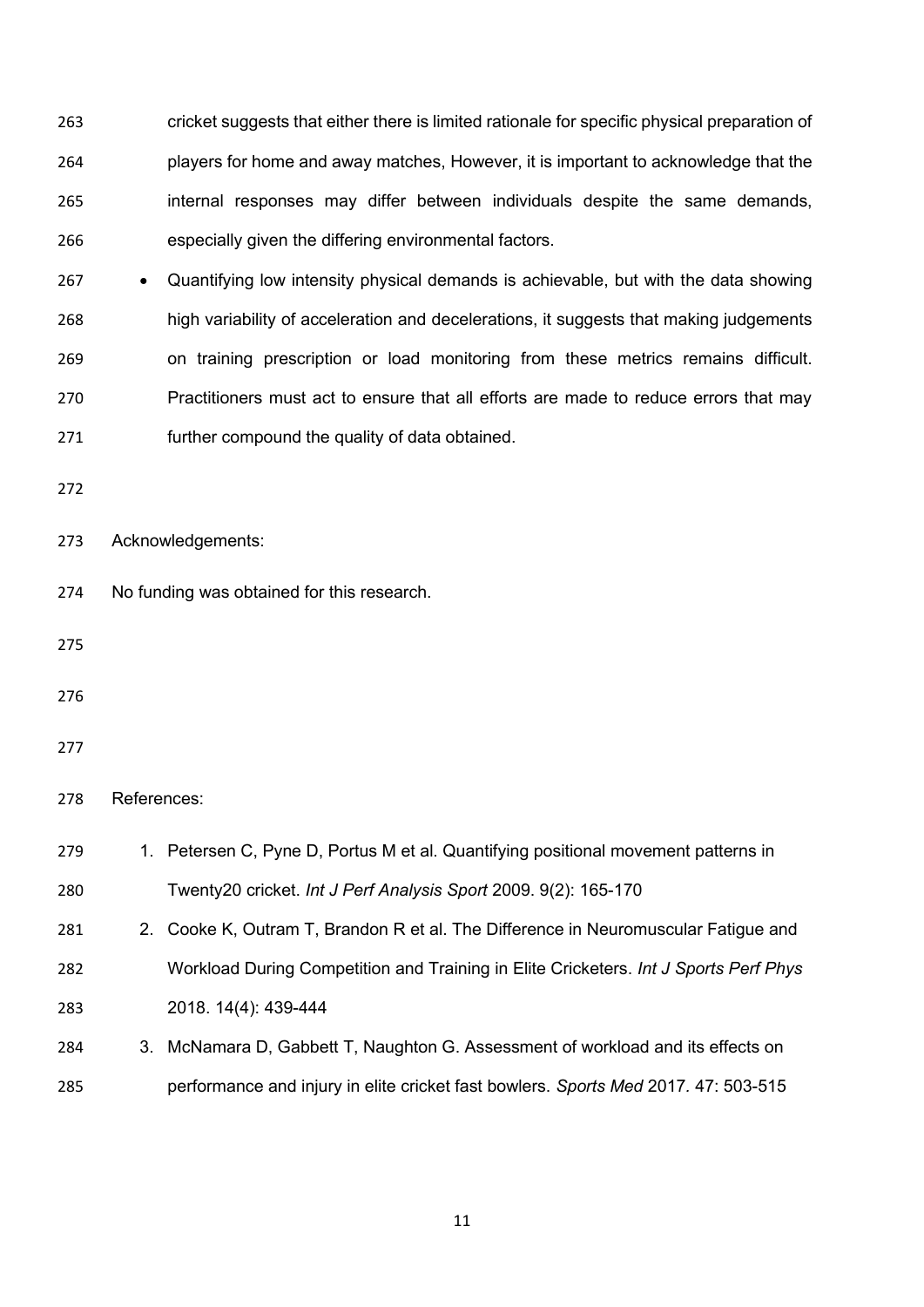- 4. Orchard J, James T, Portus M et al. Fast bowlers in cricket demonstrate up to 3- to 4- week delay between high workloads and increased risk of injury. *Am J Sports Med*  2009; 37:1186–1192.
- 5. Orchard J, James T, Kountouris A, et al. Changes to injury profile (and recommended cricket injury definitions) based on the increased frequency of
- Twenty20 cricket matches. *Open Access J Sports Med* 2010. 1:63-76
- 6. Jowitt H, Durussel J, Brandon R et al. Auto detecting deliveries in elite cricket fast bowlers using microsensors and machine learning. *J Sports Sci* 2020. DOI:
- 10.1080/02640414.2020.1734308
- 7. Sholto-Douglas R, Cook R, Wilkie M et al. Movement demands of an elite cricket team during the Big Bash League in Australia. *J Sports Sci Med* 2020. 19: 59-64
- 8. Vickery W, Duffield R, Crowther R, et al. Comparison of the physical and technical demands of cricket players during training and match-play. *J Strength Cond Res* 2016. 32(3): 821–829
- 9. Castellano J, Blanco-Villaseñor A, & Álvarez D. Contextual variables and time-motion analysis in soccer. *Int J Sports Med* 2011. 32(6): 415–421
- 10. Oliva-Lozano J, Rojas-Valverde D, Gómez-Carmona C et al. Impact of contextual variables on the representative external load profile of Spanish professional soccer match-play: a full season study. *Eur J Sports Sci* 2020 DOI:
- 10.1080/17461391.2020.1751305
- 11. Henderson M, Fransen J, McGrath J et al. Situational factors affecting rugby sevens match performance. *Sci Med Football* 2019. 3(4): 275-280
- 12. McLaren S, Weston M, Smith A et al. Variability of physical performance and player match loads in professional rugby union. *J Sports Med Sci* 2016. 19: 493-497
- 13. Kempton T, Sullivan C, Bilsborough J et al. Match-to-match variation in physical
- activity and technical skill measures in professional Australian Football. *J Sports Med*
- *Sci* 2015. 18(1): 109-113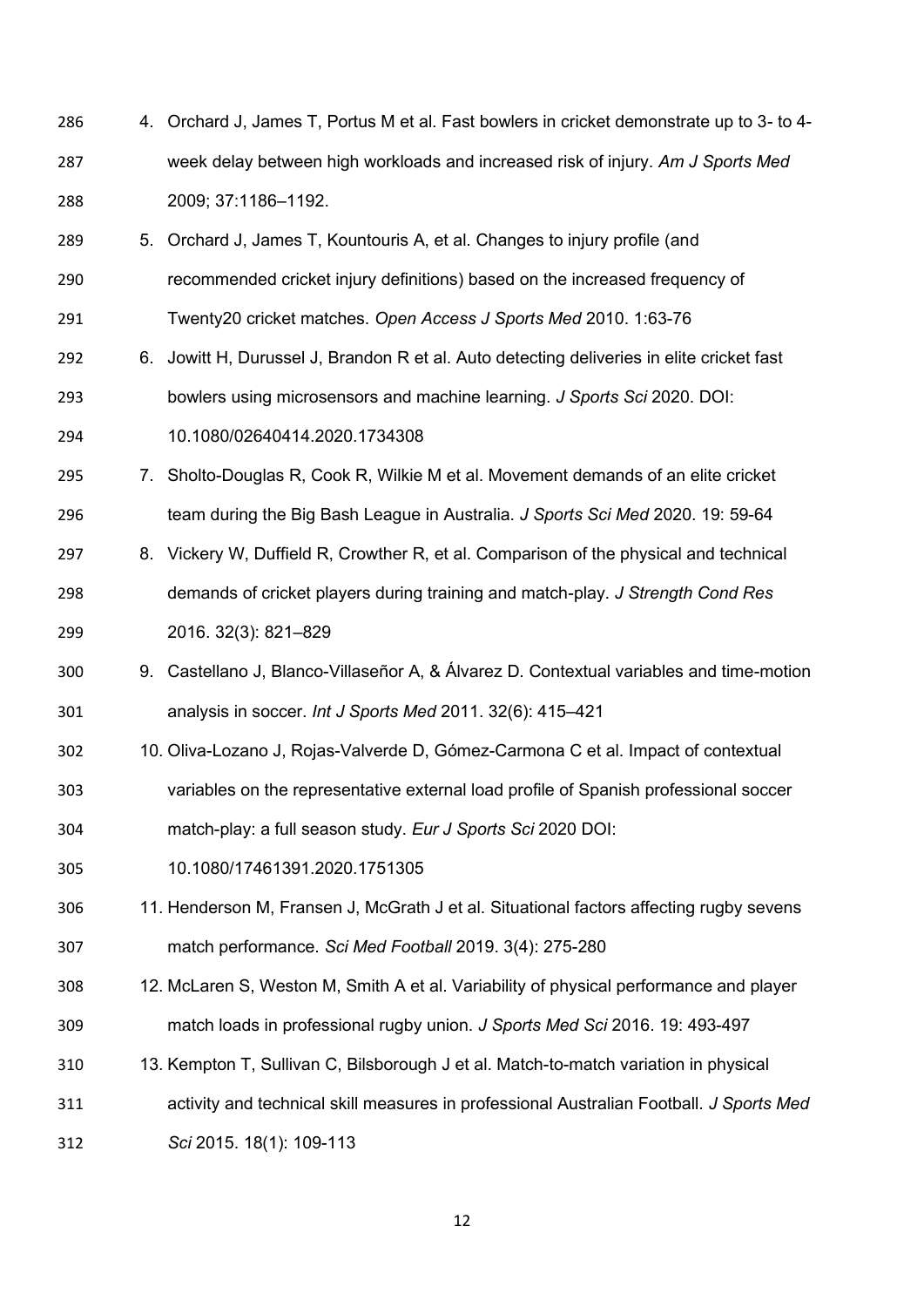- 14. Hopkins W. How to interpret changes in an athletic performance test. *Sportscience*  2004. 8: 1-7
- 15. Batterham A, Hopkins W. Making meaningful inferences about magnitudes. *Int J Sports Phys Perf* 2006. 1(1): 50-57.
- 16. Petersen C, Pyne D, Portus M et al. Variability in movement patterns during one day internationals by a cricket fast bowler. *Int J Sports Phys Perf* 2009. 4: 278-281
- 17. Bray J, Fogarty M, Barrett S et al. Using microtechnology to evaluate the between and within-match variability of professional Twenty20 cricket fast bowlers. *Prof Str Cond J.* 43: 19-26
- 18. Nicolella D, Torres-Ronda L, Saylor K et al. Validity and reliability of an accelerometer-based player tracking device. *PLoS ONE* 2018. 13(2): e0191823.
- 19. Barrett S, Midgley A, Lovell R. PlayerLoad: reliability, convergent validity, and influence of unit position during treadmill running. *Int J Sports Phys Perf* 2014. 9(6): 945-52.
- 20. Malone J, Jaspers A, Helsen W et al. Seasonal training load and wellness monitoring in a professional soccer goalkeeper. *Int J Sports Phys Perf* 2018. 13(5): 672-675,
- 21. Sweeting A, Cormack S, Morgan S et al. When is a sprint a sprint? A review of the analysis of team-sport athlete activity profile. *Frontiers Phys* 2017. 8: 432
- 22. Higham D, Pyne D, Anson J et al. Movement patterns in rugby sevens: effects of tournament level, fatigue and substitute players. *J Sci Med Sport* 2012. 15: 277-282
- 23. Waldron M, Highton J, Daniels M et al. Preliminary evidence of transient fatigue and pacing during interchanges in Rugby League. *Int J Sports Phys Perf* 2013. 8(2): 157- 164
- 
- 24. Hopkins W, Marshall S, Batterham A, Hanin, J. Progressive statistics for studies in sports medicine and exercise science. *Med Sci Sports Exerc.* 2009. 41(1): 3-12
- 25. Vickery W, Dascombe B, Duffield R. Physiological movement and technical demands of centre-wicket Battlezone, traditional net-based training and one-day cricket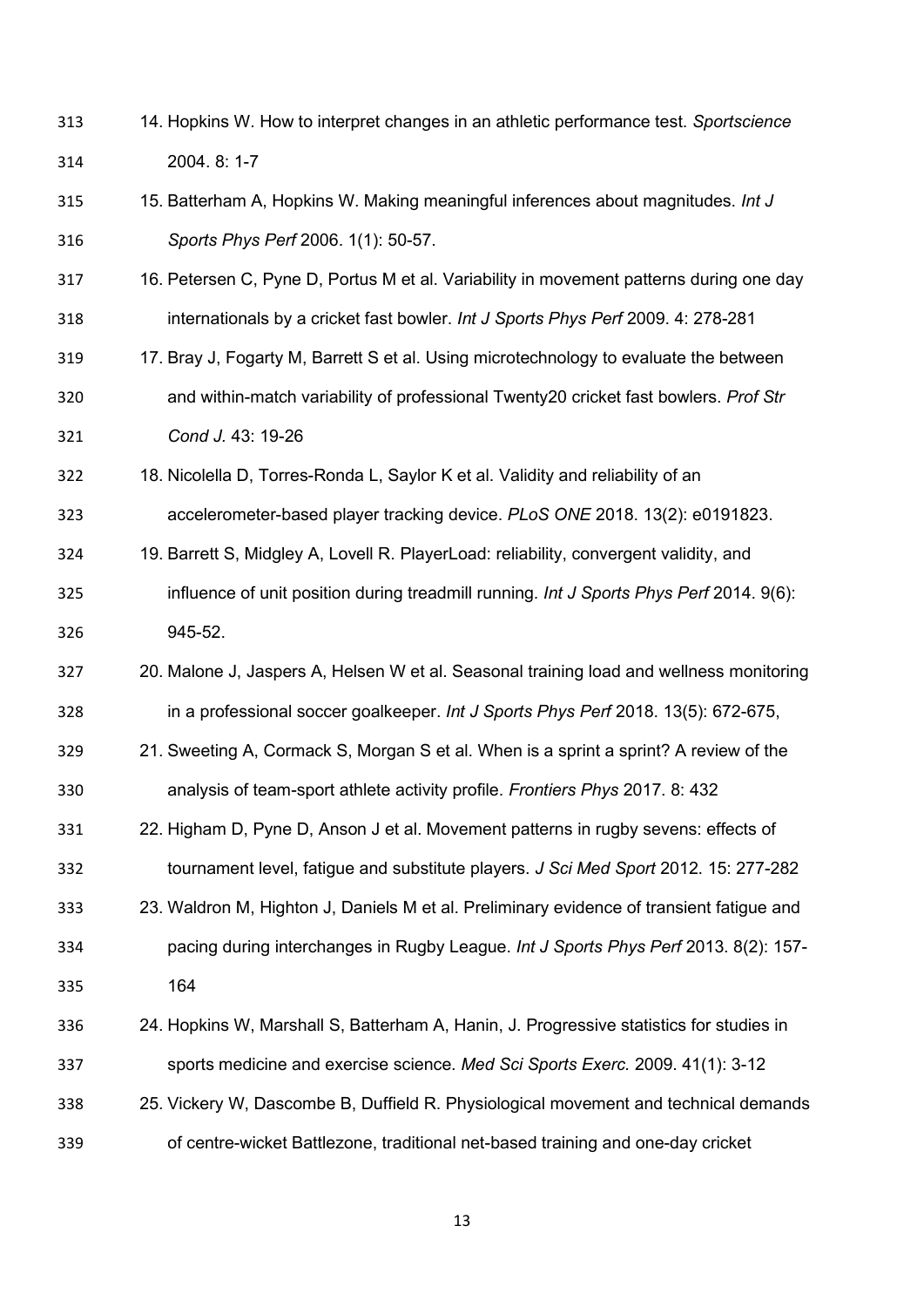- matches: a comparative study of sub-elite cricket players. *J Sports Sci* 2014. 32: 722–737.
- 26. Petersen C, Pyne D, Dawson B et al. Movement patterns in cricket vary by both position and game format. *J Sports Sci* 2010. 28(1): 45-52
- 27. Bradley P, Carling C, Diaz A et al. Match performance and physical capacity of players
- in the top three competitive standards of English professional soccer. *Human Movement Sci* 2013. 32: 808-821
- 28. Turner T, Cooper S, Davies R et al. Fieling specific walk/run patterns in English professional Cricket. *J Spo Ex Sci.* 2020. 4(1): 11-17
- 29. Delaney J, Cummins C, Thornton H et al. Importance, reliability, and usefulness of acceleration measures in team sports. *J Strength Cond Res* 2018. 32(12): 3494-3502
- 30. Aughey R, and Falloon C. Description of accelerations in Australian rules football: a new insight into high intensity activity. *Coach Sport Sci.* 2008. 3, 16.
- 
- 
- 
- 

Tables: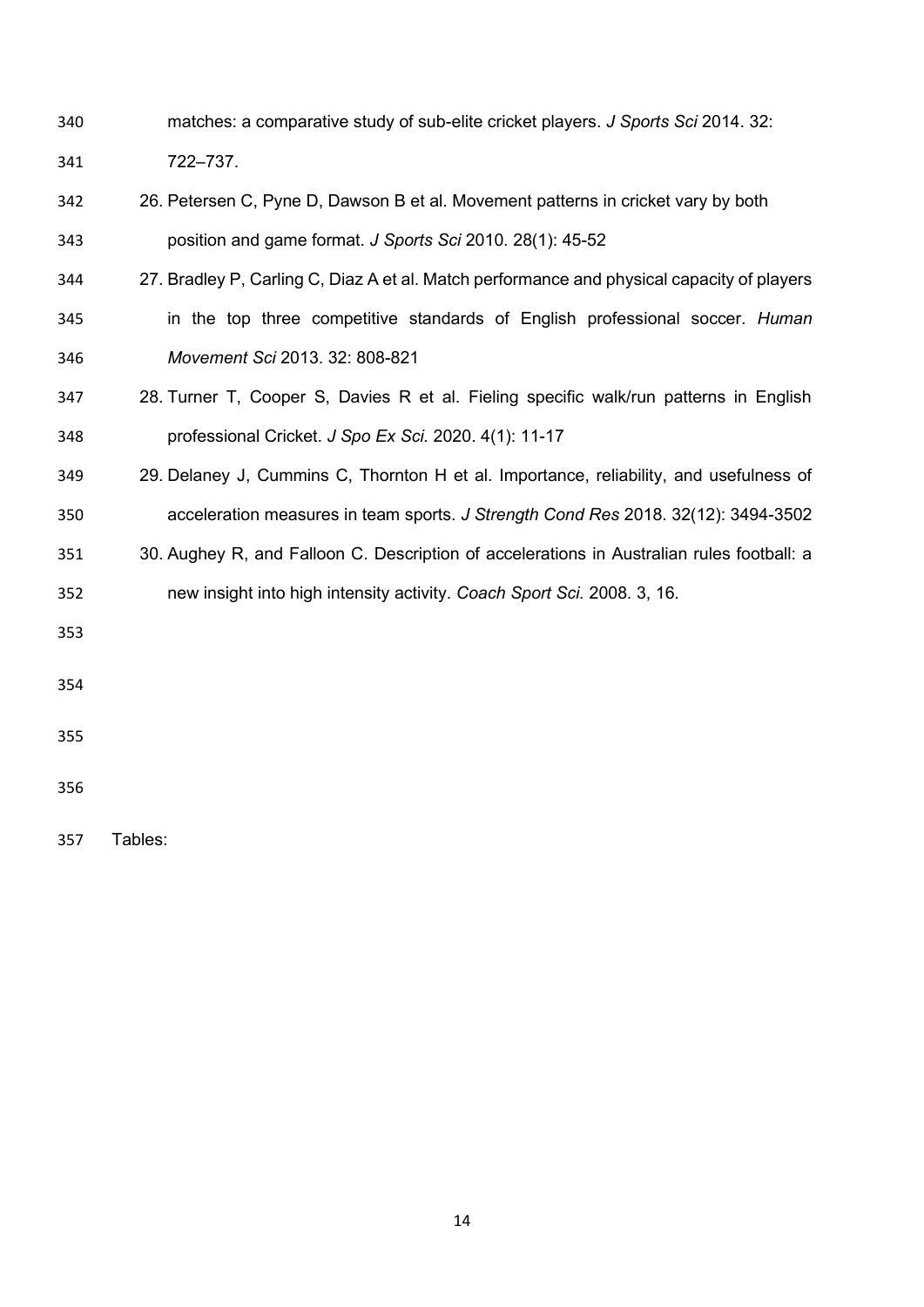# 358 *Table 1: Descriptive Data (mean ± standard deviation and variability statistics for ODI vs T20.*

|                                                | ODI                         | <b>T20</b>                  | ODI                   | ODI                | <b>T20</b>            | <b>T20</b>         | ODI        | <b>T20</b> |
|------------------------------------------------|-----------------------------|-----------------------------|-----------------------|--------------------|-----------------------|--------------------|------------|------------|
|                                                | $n = 157$                   | $n = 38$                    | Within-player         | Between-player     | Within-player         | Between-player     | <b>SWC</b> | <b>SWC</b> |
|                                                |                             |                             | CV <sub>6</sub>       | CV <sub>6</sub>    | CV%                   | CV%                |            |            |
|                                                | (max value)                 | (max value)                 | $(1.90\% \text{ CI})$ | ( <u>+</u> 90% CI) | $(1.90\% \text{ CI})$ | $(± 90\% CI)$      |            |            |
| <b>Absolute Physical Performance</b>           |                             |                             |                       |                    |                       |                    |            |            |
| Decelerations <-4 $m·s2 (n)$                   | $2.7 \pm 2.3$ (13.0)        | $3.0 \pm 2.3$ (8.0)         | 68.7 (51.2, 105.0)    | 29.1 (23.4, 41.0)  | 64.6 (38.1, 211.7)    | 47.3 (30.4, 106.6) | 0.2        | 0.3        |
| Decelerations - 2-4 m·s <sup>2</sup> (n)       | $25.9 \pm 12.6$ (69.0)      | $19.1 \pm 7.8$ (34.0)       | 37.0 (31.6, 44.5)     | 32.8 (26.9, 48.7)  | 36.2 (28.4, 49.9)     | 24.4 (19.8, 31.8)  | 1.9        | 0.9        |
| Accelerations 2-4 m $\cdot$ s <sup>2</sup> (n) | $35.8 \pm 18.9$ (104.0)     | $29.1 \pm 13.8$ (56.0)      | 35.8 (30.0, 46.6)     | 39.6 (32.3, 65.6)  | 30.8 (25.4, 39.1)     | 40.1 (29.0, 64.9)  | 3.5        | 2.1        |
| Accelerations >4 m·s <sup>2</sup> (n)          | $4.2 \pm 6.3$ (37.0)        | $4.1 \pm 3.1$ (11.0)        | 79.6 (57.9, 148.5)    | 83.8 (53.7, 517.7) | 64.9 (42.2, 139.8)    | 46.1 (32.0, 82.2)  | 0.7        | 0.3        |
| Maximum Velocity (km·h-1)                      | $29.2 \pm 2.5$ (36.6)       | $30.0 \pm 2.8$ (35.6)       | 7.9 (7.5, 8.39)       | 4.4(4.3, 4.6)      | 7.7(7.2, 8.3)         | 3.6(3.5, 3.8)      | 0.3        | 0.2        |
| Total Distance (m)                             | 11927.0 ± 2726.1 (17048.5)  | $6616.8 \pm 969.2$ (8966.7) | 21.5 (19.2, 24.5)     | 6.7(6.4, 7.2)      | 12.7 (11.4, 14.3)     | 10.7 (9.7, 11.9)   | 157.3      | 136.0      |
| Distance 0-7 km·h <sup>-1</sup> (m)            | 8317.5 ± 1919.5 (13185.5)   | 4115.4 ± 970.5 (6047.8)     | 50.8 (18.8, 23.6)     | 8.2(7.8, 8.9)      | 19.6 (16.6, 23.9)     | 20.8 (17.3, 25.9)  | 131.2      | 161.4      |
| Distance 7-15 km·h <sup>-1</sup> (m)           | $2147.4 \pm 665.7$ (4159.3) | $1545.2 \pm 441.3$ (2434.8) | 30.9 (26.6, 37.6)     | 11.3 (10.5, 12.8)  | 20.6 (17.5, 24.9)     | 20.6 (17.2, 25.7)  | 49.8       | 60.4       |
| Distance 15-20 $km \cdot h^{-1}(m)$            | $563.0 \pm 180.7$ (1086.8)  | $453.0 \pm 160.4$ (868.99)  | 29.5 (25.5, 35.5)     | 14.1 (12.9, 16.4)  | 26.7 (21.9, 34.2)     | 25.1 (20.2, 33.0)  | 16.9       | 21.0       |
| Distance 20-25 km·h <sup>-1</sup> (m)          | $840.8 \pm 298.2$ (1410.9)  | $354.5 \pm 155.9$ (689.7)   | 31.6 (27.2, 38.3)     | 23.2 (20.1, 30.2)  | 28.4 (23.2, 36.6)     | 27.8 (22.0, 37.8)  | 38.1       | 21.2       |
| Distance > 25 km $\cdot$ h <sup>-1</sup> (m)   | $57.1 \pm 46.7$ (253.2)     | $61.1 \pm 36.3$ (124.9)     | 65.2 (496, 110.5)     | 44.4 (34.2. 79.8)  | 55.8 (37.9, 106.0)    | 27.3 (21.7, 37.0)  | 5.8        | 3.3        |
| Overs                                          | $7.3 \pm 2.2$ (10.0)        | $2.4 \pm 0.5$ (4.0)         | 25.4 (22.3, 29.8)     | 17.0 (15.2, 20.4)  | 32.7 (25.7, 44.6)     | 7.6(7.0, 8.2)      | 0.2        | 0.04       |
| Duration (mins)                                | $208 \pm 37$ (295)          | $101 \pm 15(136)$           | 17.0 (15.7, 18.7)     | 3.6(3.5, 3.7)      | 16.0 (13.9, 18.7)     | 8.3(7.7, 9.1)      | 1.5        | 1.7        |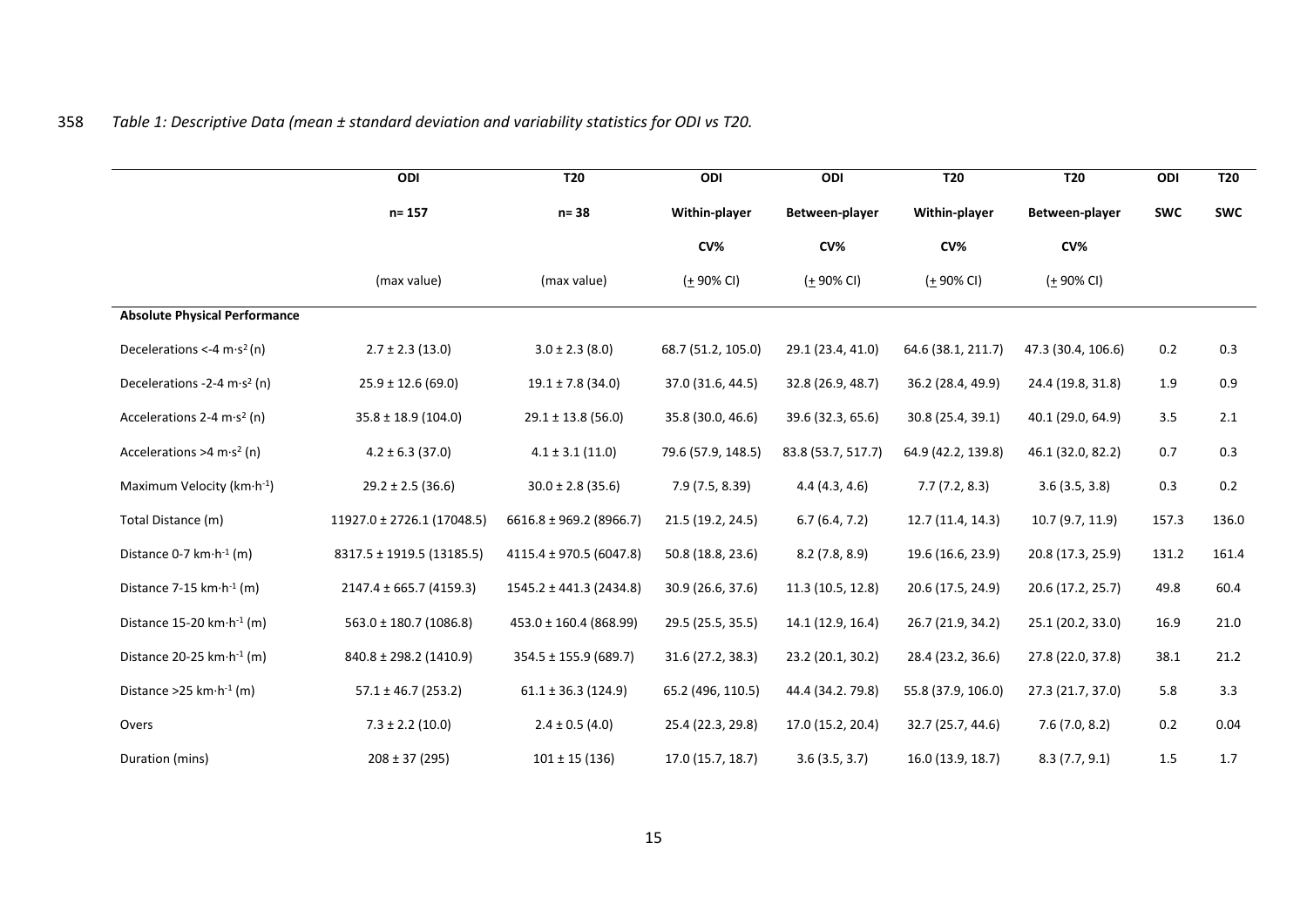#### **Relative Physical Performance**

| Decelerations <-4 m·s <sup>2</sup> (n·min <sup>-1</sup> )                | $0.01 \pm 0.009$ (0.05) | $0.03 \pm 0.03$ (0.11) | 75.5 (54.4, 123.4) | 33.7 (27.0, 44.8)  | 72.0 (38.9, 482.2) | 57.2 (34.2, 174.7) | 0.008 | 0.004 |
|--------------------------------------------------------------------------|-------------------------|------------------------|--------------------|--------------------|--------------------|--------------------|-------|-------|
| Decelerations -2-4 m·s <sup>2</sup> (n·min <sup>-1</sup> )               | $0.13 \pm 0.06$ (0.35)  | $0.19 \pm 0.06$ (0.33) | 35.3 (29.8, 43.2)  | 29.8 (24.9, 37.3)  | 30.8 (25.0, 40.0)  | 20.4 (17.1, 25.4)  | 0.008 | 0.007 |
| Accelerations 2-4 m·s <sup>2</sup> (n·min <sup>-1</sup> )                | $0.18 \pm 0.10$ (0.54)  | $0.29 \pm 0.12$ (0.53) | 34.6 (28.7, 43.7)  | 41.1 (32.2, 56.7)  | 24.9 (21.0, 30.8)  | 37.8 (27.8, 59.0)  | 0.02  | 0.02  |
| Accelerations >4 m·s <sup>2</sup> (n·min <sup>-1</sup> )                 | $0.02 \pm 0.03$ (0.17)  | $0.04 \pm 0.03$ (0.12) | 79.2 (56.3, 133.9) | 84.7 (54.1, 196.0) | 77.2 (45.5, 256.7) | 38.8 (28.3, 61.6)  | 0.003 | 0.003 |
| Metres per minute $(m \cdot min^{-1})$                                   | $58.0 \pm 10.3$ (73.7)  | $66.0 \pm 7.6$ (90.7)  | 15.9 (14.7, 17.3)  | 6.9(6.6, 7.3)      | 8.5(8, 9.2)        | 7.9(7.3, 8.5)      | 0.8   | 1.0   |
| Distance 0-7 km $\cdot$ h <sup>-1</sup> (m $\cdot$ min <sup>-1</sup> )   | $40.3 \pm 6.9$ (54.9)   | $41.2 \pm 8.9$ (67.4)  | 14.2 (13.3, 15.3)  | 8.8(8.3, 9.4)      | 15.5 (13.7, 17.8)  | 18.4 (15.7, 22.4)  | 0.7   | 1.5   |
| Distance 7-15 km $\cdot$ h <sup>-1</sup> (m $\cdot$ min <sup>-1</sup> )  | $10.5 \pm 3.0$ (19.2)   | $15.4 \pm 4.3$ (25.7)  | 28.7 (24.8, 33.9)  | 10.1 (9.4, 10.8)   | 19.3 (16.6, 23.0)  | 18.2 (15.5, 22.0)  | 0.2   | 0.5   |
| Distance 15-20 km $\cdot$ h <sup>-1</sup> (m $\cdot$ min <sup>-1</sup> ) | $2.7 \pm 0.8$ (4.8)     | $4.5 \pm 1.3$ (7.5)    | 23.7 (21.2, 26.9)  | 14.5 (13.2, 16.0)  | 18.8 (16.4, 22.0)  | 21.9 (18.1, 27.7)  | 0.08  | 0.2   |
| Distance 20-25 km $\cdot$ h <sup>-1</sup> (m $\cdot$ min <sup>-1</sup> ) | $4.1 \pm 1.5$ (10.3)    | $3.5 \pm 1.4$ (5.9)    | 30.1(26.3, 35.1)   | 22.7 (19.7, 26.8)  | 24.3 (20.1, 30.7)  | 26.7 (21.3, 35.8)  | 0.2   | 0.2   |
| Distance $25+ km \cdot h^{-1}$ (m $\cdot$ min $^{-1}$ )                  | $0.3 \pm 0.2$ (1.4)     | $0.6 \pm 0.4$ (1.7)    | 65.5 (48.0, 102.7) | 51.4 (38.2, 78.3)  | 64.1 (401, 160.1)  | 29.6 (23.1, 41.2)  | 0.03  | 0.03  |

359 CV%= coefficient of variation. CI= confidence interval. SWC= smallest worthwhile change.

360

361

362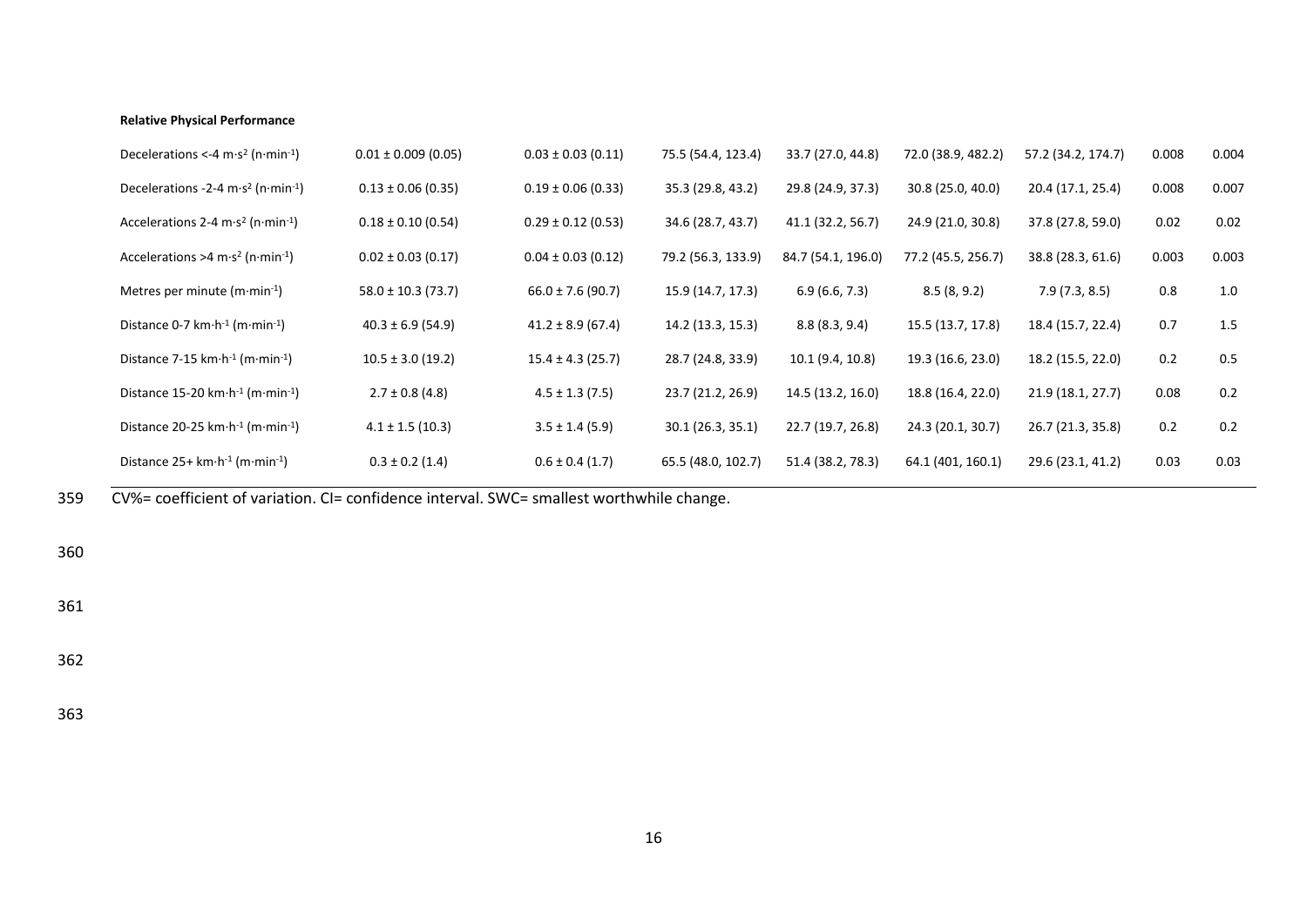# 364 *Table 2: Descriptive Data (mean ± standard deviation) for ODI home vs away matches.*

|                                                 | ODI                |                      |  |
|-------------------------------------------------|--------------------|----------------------|--|
|                                                 | Home               | Away                 |  |
|                                                 | $n = 87$           | $n = 73$             |  |
| <b>Absolute Physical Performance</b>            |                    |                      |  |
| Decelerations <-4 $m·s2$ (n)                    | $2.5 \pm 1.7$      | $3.4 \pm 1.8$        |  |
| Decelerations -2-4 m $\cdot$ s <sup>2</sup> (n) | $22.6 \pm 10.8$    | $30.6 \pm 14.5$      |  |
| Accelerations 2-4 m·s <sup>2</sup> (n)          | $36.3 \pm 19.1$    | $36.0 \pm 19.0$      |  |
| Accelerations >4 m·s <sup>2</sup> (n)           | $4.8 \pm 7.3$      | $3.5 \pm 4.6$        |  |
| Maximum Velocity ( $km \cdot h^{-1}$ )          | $29.1 \pm 2.3$     | $29.4 \pm 2.5$       |  |
| Total Distance (m)                              | 11499.8 ± 2919.2   | $12409.3 \pm 2363.8$ |  |
| Distance 0-7 $km \cdot h^{-1}$ (m)              | 7945.3 ± 1930.5    | $8718.3 \pm 1843.4$  |  |
| Distance 7-15 $km \cdot h^{-1}$ (m)             | $2149.3 \pm 755.5$ | $2158.4 \pm 537.8$   |  |
| Distance 15-20 km $\cdot$ h <sup>-1</sup> (m)   | $555.9 \pm 203.0$  | $571.5 \pm 149.8$    |  |
| Distance 20-25 km·h <sup>-1</sup> (m)           | $786.2 \pm 316.3$  | $904.2 \pm 256.7$    |  |
| Distance > 25 km $\cdot$ h <sup>-1</sup> (m)    | $62.5 \pm 51.8$    | $55.1 \pm 44.5$      |  |
| Overs                                           | $7.2 \pm 2.2$      | $7.4 \pm 2.0$        |  |
| Duration (mins)                                 | $201 \pm 38$       | $216 \pm 36$         |  |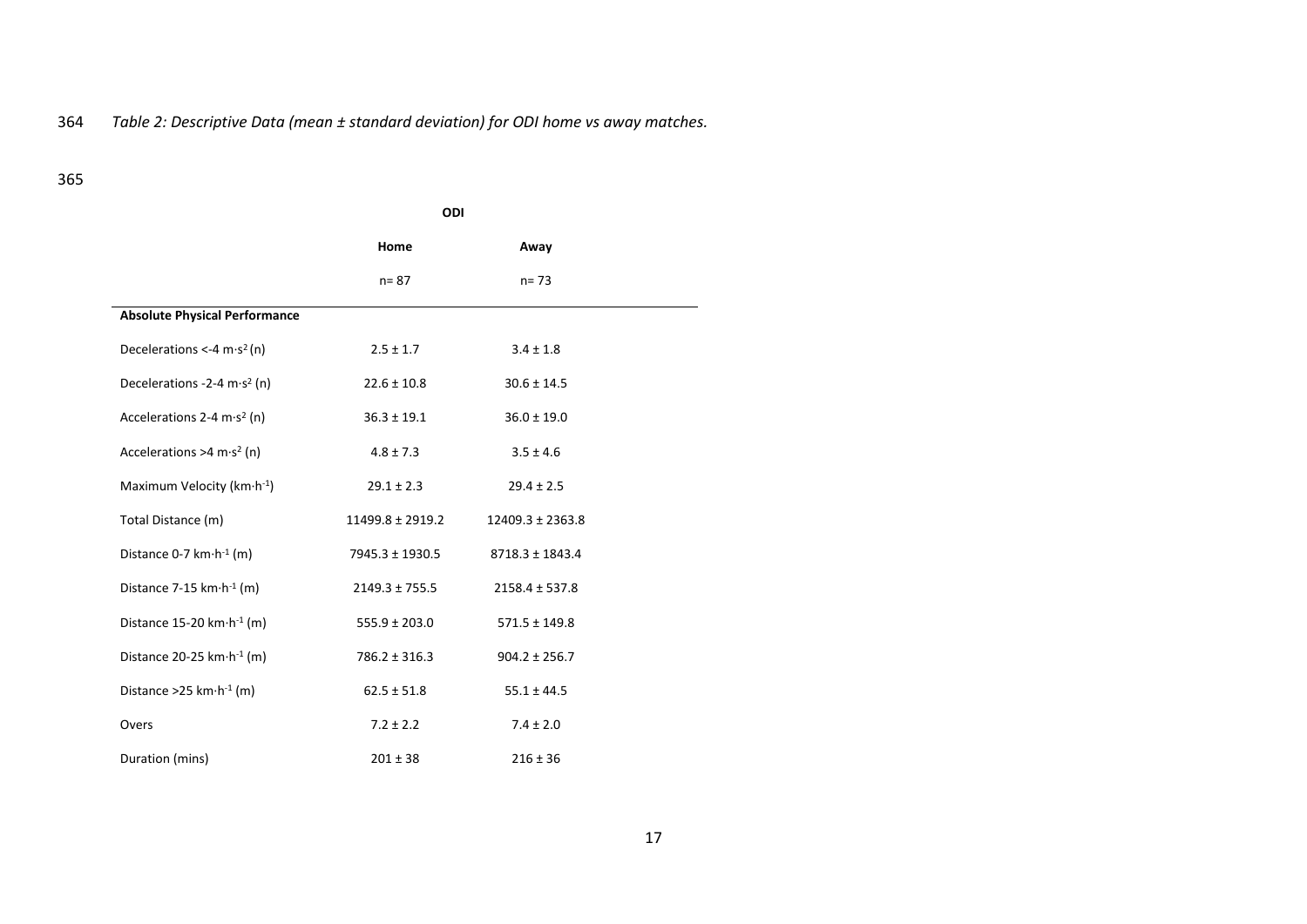#### **Relative Physical Performance**

| Decelerations <-4 $\text{m·s}^2$ (n·min <sup>-1</sup> )                  | $0.01 \pm 0.01$ | $0.02 \pm 0.01$ |
|--------------------------------------------------------------------------|-----------------|-----------------|
| Decelerations -2-4 m·s <sup>2</sup> (n·min <sup>-1</sup> )               | $0.12 \pm 0.05$ | $0.14 \pm 0.07$ |
| Accelerations 2-4 m·s <sup>2</sup> (n·min <sup>-1</sup> )                | $0.19 \pm 0.10$ | $0.17 \pm 0.09$ |
| Accelerations >4 m·s <sup>2</sup> (n·min <sup>-1</sup> )                 | $0.02 \pm 0.04$ | $0.02 \pm 0.02$ |
| Metres per minute $(m \cdot min^{-1})$                                   | $58.0 \pm 11.8$ | $58.0 \pm 8.3$  |
| Distance 0-7 km $\cdot$ h <sup>-1</sup> (m $\cdot$ min <sup>-1</sup> )   | $40.1 \pm 7.7$  | $40.6 \pm 5.8$  |
| Distance 7-15 km $\cdot$ h <sup>-1</sup> (m $\cdot$ min <sup>-1</sup> )  | $10.8 \pm 3.4$  | $10.3 \pm 2.8$  |
| Distance 15-20 km $\cdot$ h <sup>-1</sup> (m $\cdot$ min <sup>-1</sup> ) | $2.8 \pm 0.8$   | $2.7 \pm 0.8$   |
| Distance 20-25 km $\cdot$ h <sup>-1</sup> (m $\cdot$ min <sup>-1</sup> ) | $4.0 \pm 1.5$   | $4.3 \pm 1.5$   |
| Distance $25+$ km $\cdot$ h <sup>-1</sup> (m $\cdot$ min <sup>-1</sup> ) | $0.3 \pm 0.3$   | $0.3 \pm 0.2$   |

366

367

368

369

370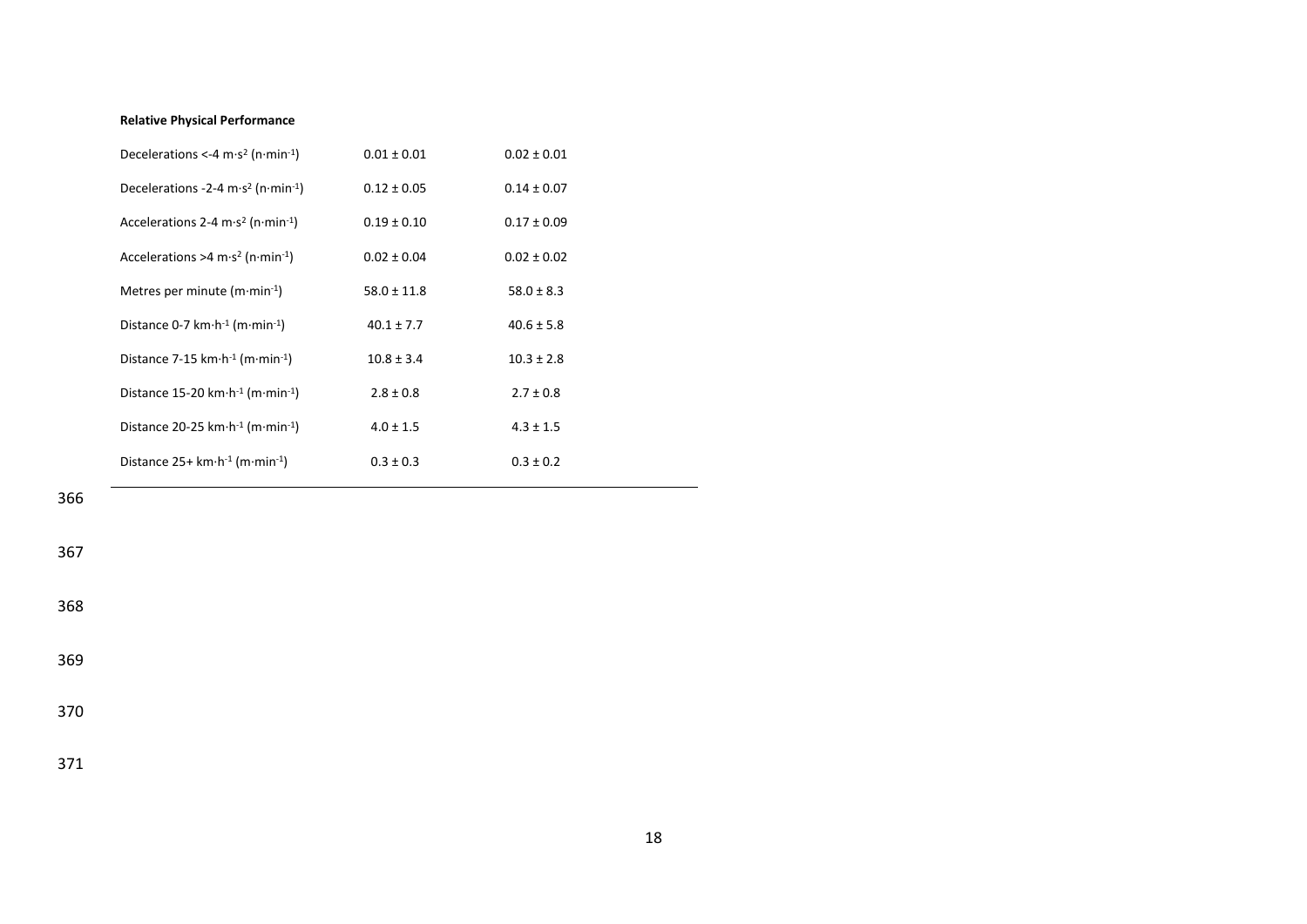| <br>I<br>×<br>۰. |  | . .<br> |
|------------------|--|---------|
|------------------|--|---------|

# Figure Legends:

| 374 Figure1: Comparison of absolute (A) and relative (B) physical demand of ODI vs T20 and absolute (C) and relative (D) physical demands of home |
|---------------------------------------------------------------------------------------------------------------------------------------------------|
|                                                                                                                                                   |

vs away comparison. Effect sizes 90% CI. P values = Bonferroni *post-hoc* pairwise comparisons.

| 376 |  |  |  |
|-----|--|--|--|
| 377 |  |  |  |
| 378 |  |  |  |
| 379 |  |  |  |
| 380 |  |  |  |
| 381 |  |  |  |
| 382 |  |  |  |
| 383 |  |  |  |
| 384 |  |  |  |
| 385 |  |  |  |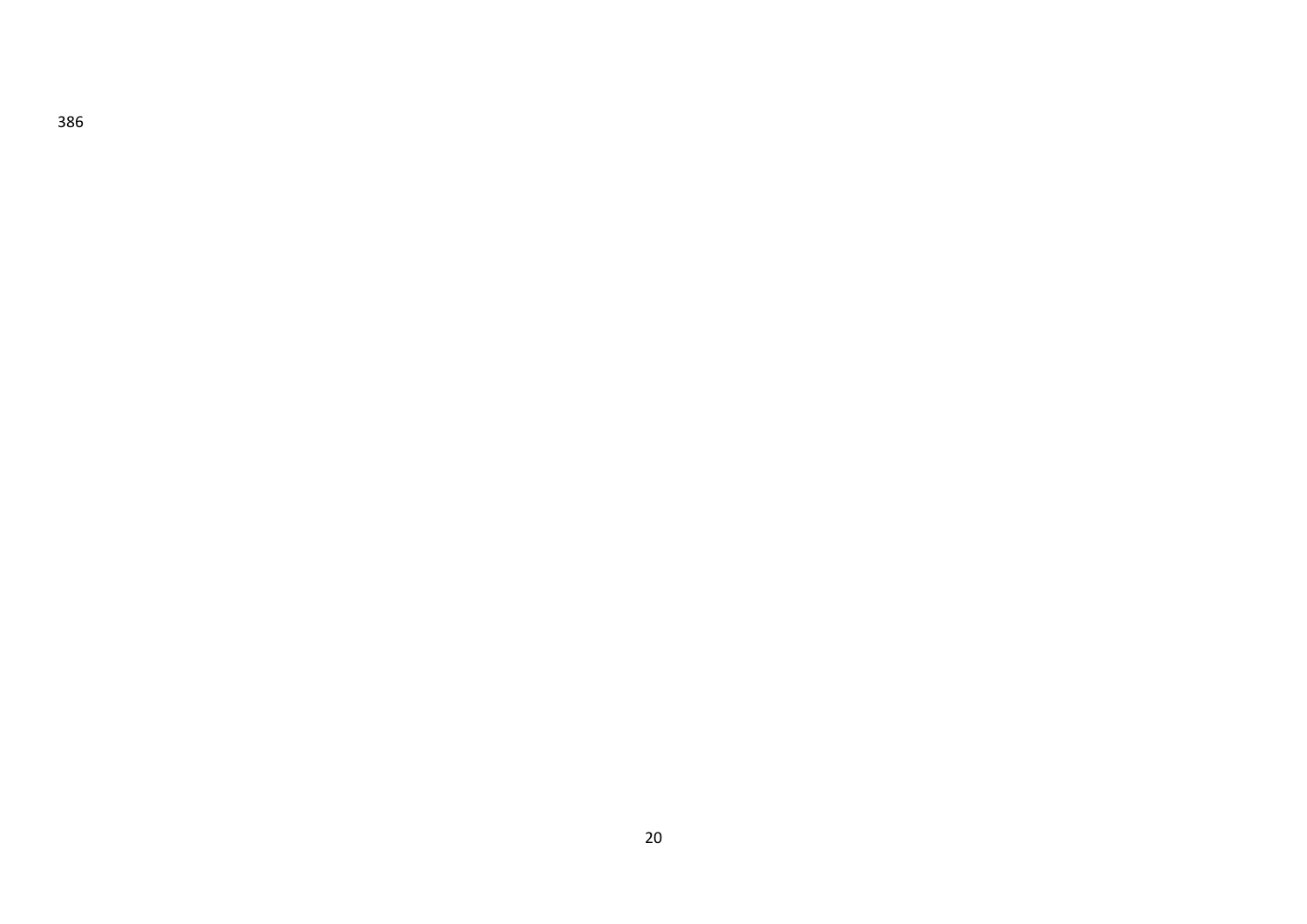

Figures :